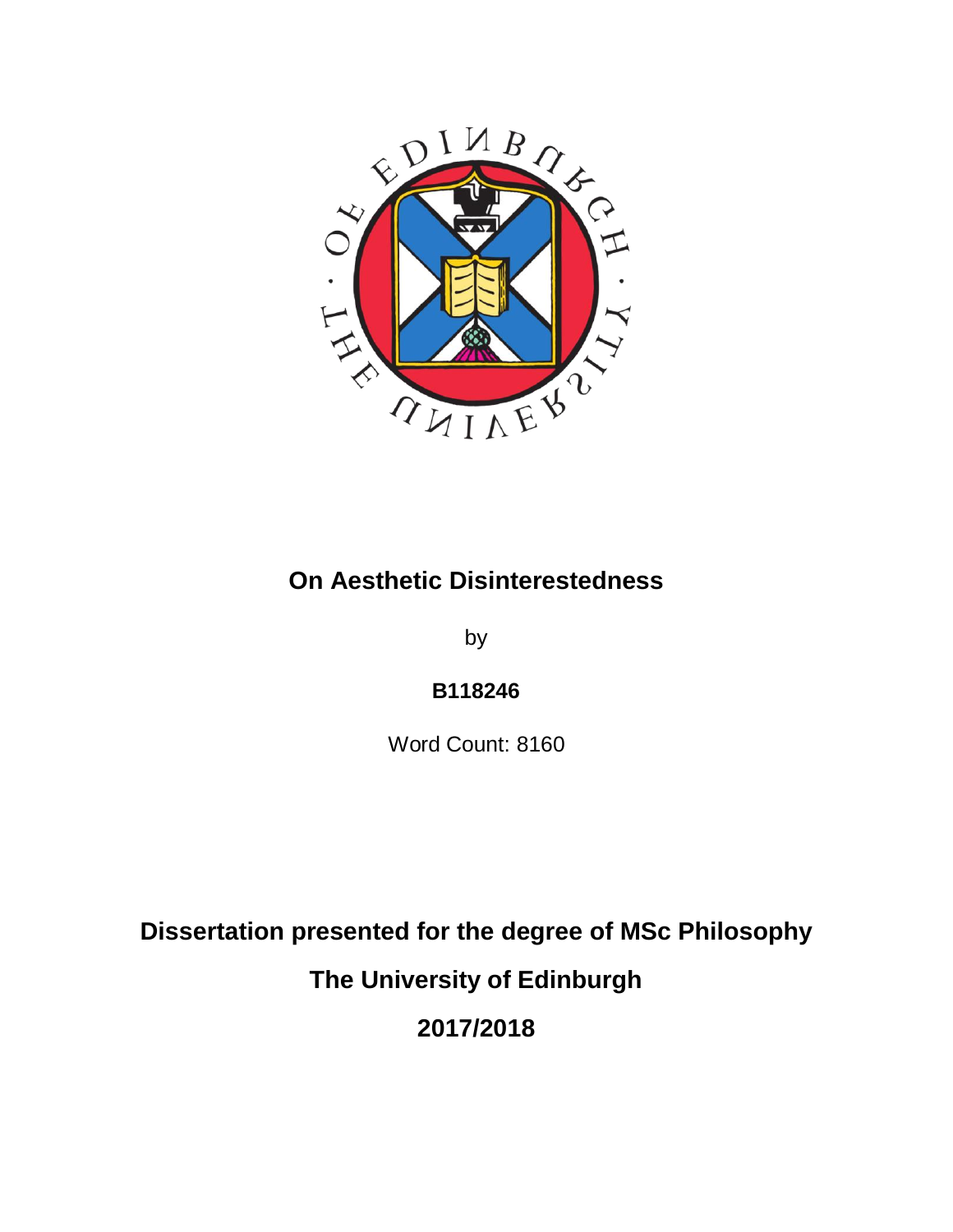## **Abstract**

The concept of aesthetic disinterestedness is a brainchild of Kant. The word disinterested should not be perceived to mean a lack of interest exhibited by being indifferent. Instead, its focus is on the artwork itself, which speaks to finding satisfaction in the way the work of art appears; for its own sake. When individuals find satisfaction of an aesthetic nature in an object of art using disinterestedness, they are essentially seeing the object in or for itself; the enjoyment is being extracted from the object in its own right as opposed to what the purpose of that project is.

Meanwhile, the judgment of an artwork should not be based on the historical background of an artist's experience. However, it has often seemed impossible for most people, who are not skilled in the art of judging works of art to find satisfaction in an artwork purely on the basis of disinterestedness. People often find themselves interested in the background and experiences of the artist. Spectators often want to associate themselves with the artwork via the kind of elements which are opposed to the concept of disinterestedness. For instance, discussions linked to Van Gough are often allied to his mental problems and his life of misery.

The focus of my dissertation is aesthetics of disinterestedness and its limitations.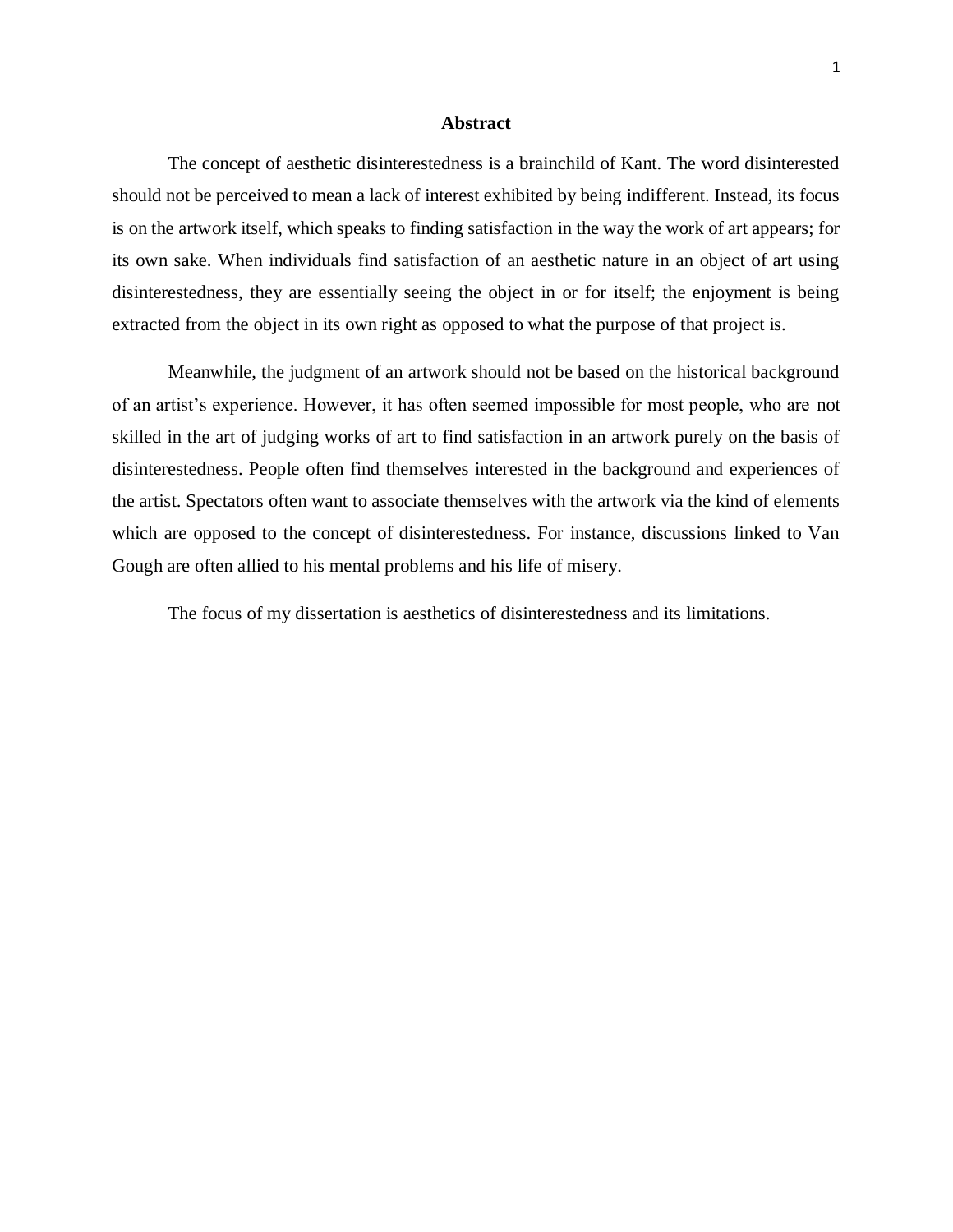## **Table of Contents**

| 3.2 Disinterested Seeing Avoids the Realisation of Meanings of an Object (Schiller)19 |  |
|---------------------------------------------------------------------------------------|--|
| 3.3 The Mind's Independence: Kant's Arguments as Defying the Freedom of the Mind's    |  |
|                                                                                       |  |
|                                                                                       |  |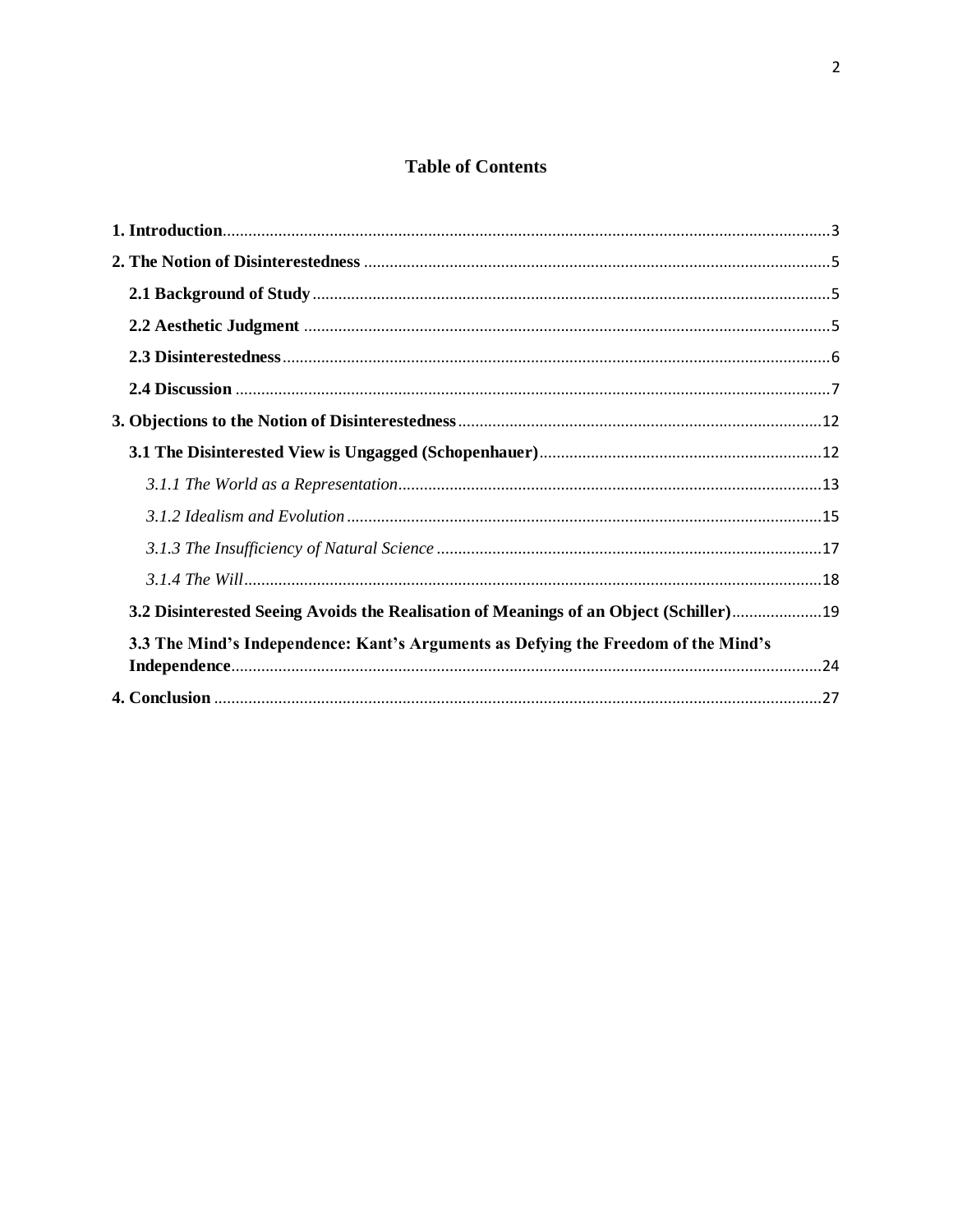#### **On Aesthetic Disinterestedness**

### **1. Introduction**

<span id="page-3-0"></span>Both beauty and ugliness are fundamental aspects of our lives. Recognising this, Immanuel Kant explained the aesthetics of beauty in a bid to reach broader society, which he considered as not acting in accordance with the appreciation of beauty. According to Kant, aesthetic judgment ought to be subjective and speak with a universal voice. From this, he then coined the notion of disinterestedness, in which he openly assumed the role of extrinsic considerations such as political or utilitarian concerns play in the appreciation of beauty. He further contradicted the idea of appreciating beauty based on different inclinations as a step towards the introduction of conflicts in an object that speaks in a single, universal voice.

Thinking about the widely accepted approach to beauty, Kant's ideas seem to contradict and not appreciate what human beings consider to be the correct way of cherishing beauty. This raises a question of legitimacy. Is Kant's viewpoint the correct approach to the appreciation of beauty? This paper will look at Kant's notion of disinterestedness by exploring his arguments as well as the motivation behind its arguments. Additionally, the interpretations of these arguments will be considered in a real-life approach as a way of reconciling Kant's approach to the appreciation of beauty that is congruent with reality.

Since Kant came up with the idea of disinterestedness, many critics have explored their interest in this notion. Apart from simply dismissing it as a little idea, some have openly rebuked Kant as coming up with imaginations that are only applicable to himself. According to Schopenhauer, for example, "the world is an object" (Schopenhauer, 2010). Although he considers Kant's idea as worthy of development, he objects to his idea of subjectiveness. He argues that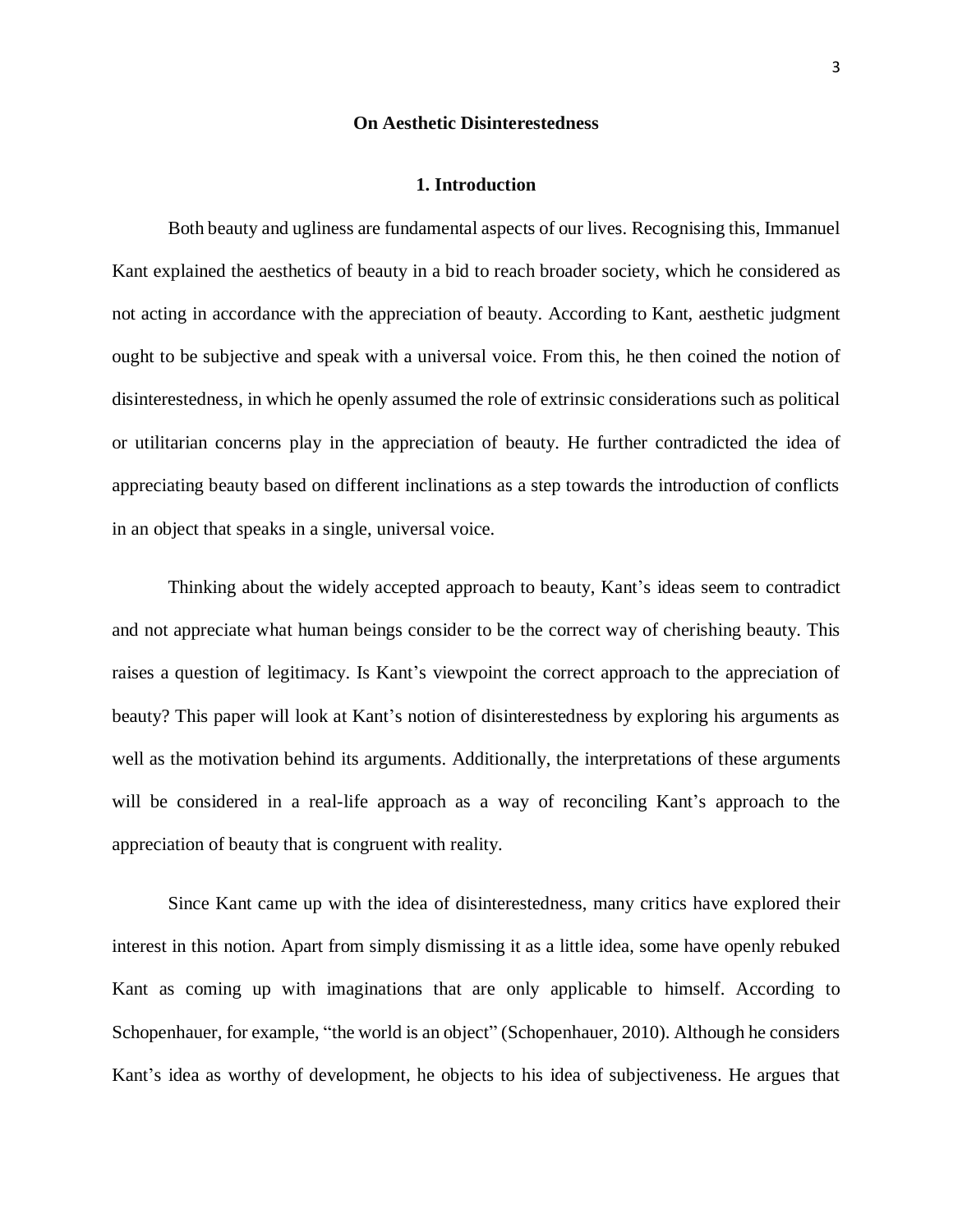everything associated with the world can hardly be separated from the object since what the eyes have already witnessed exists in the mind and cannot be separated from mind as far as beauty is concerned.

Guyer comes out strongly to expose the conflict created by Kant when exploring his notion of disinterestedness. According to Guyer (1996), Kant did not come up with a new approach to beauty but only created a conflict in his approach to it. While Kant argues that an image speaks in a certain voice devoid of external factors, Guyer openly says that it is next to impossible to come up with a judgment that does not consider any external aspects of the image. Thinking of a drawing of a forest, for example, Kant argues that one's judgment or taste for such an image should not be influenced by what someone previously experienced or witnessed in a forest but rather concentrate on what the image tries to communicate. Guyer, on the other hand, considers such an act impossible and not applicable to the people who have already experienced nature and understood its way of operating.

In a bid to answer the question of the legitimacy and applicability of Kant's arguments, this paper will consider three objections to his rather questionable philosophical approach to beauty. Schopenhauer, Guyer and the contemporary approach to beauty will be considered, culminating in a conclusion. By comparing each of these viewpoints, the paper will come up with an informed decision that not only considers the applicability of Kant's arguments but also notes the loopholes in his philosophy that would have made it more applicable to today's world, with its connection to nature that can barely be ignored.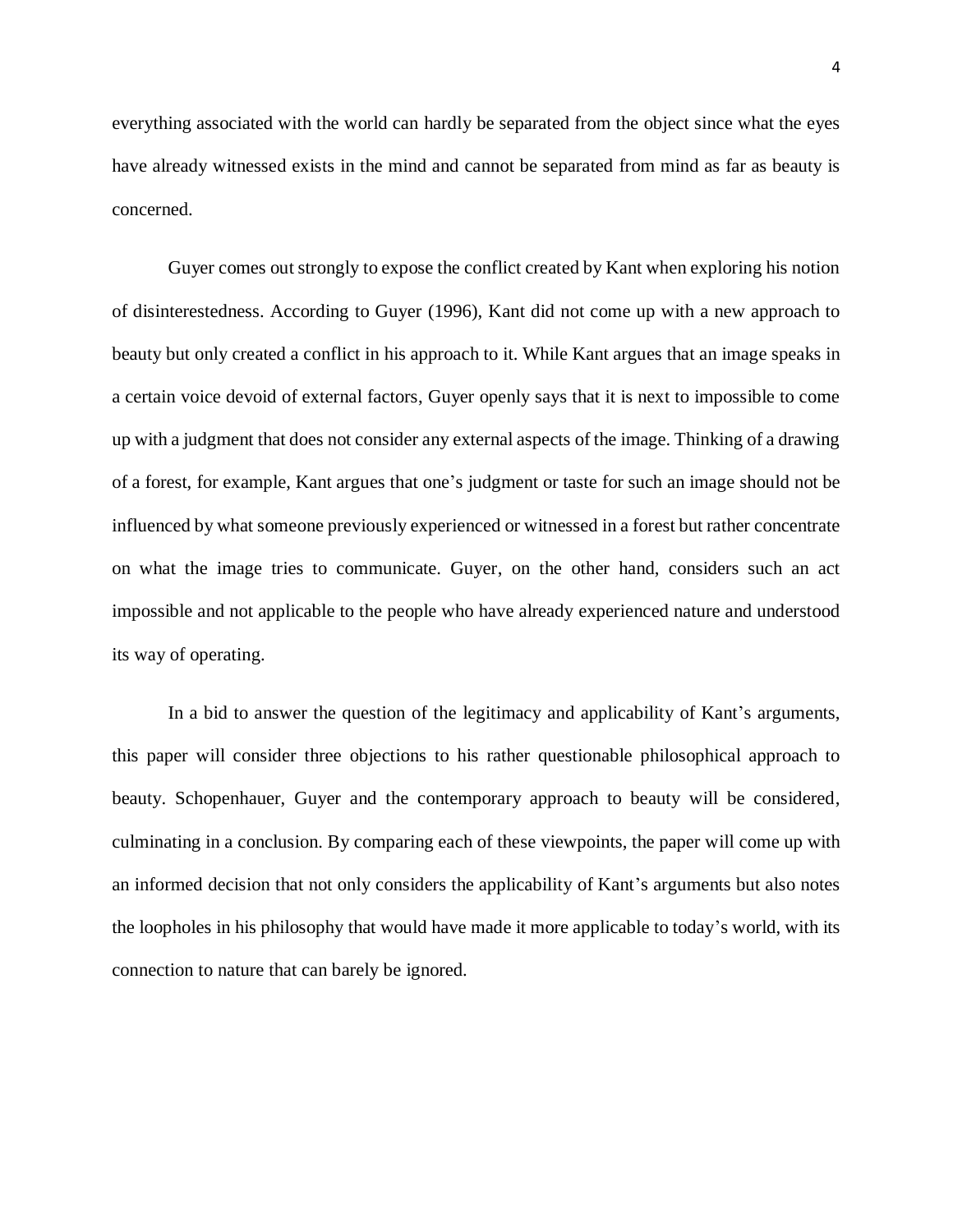## **2. The Notion of Disinterestedness**

#### **2.1 Background of Study**

<span id="page-5-1"></span><span id="page-5-0"></span>Although the notion of disinterestedness has recently fallen from favour, it is worth noting that it has played a significant role in philosophical aesthetics (Deligiorgi, 2005, p. 12). It has not only enabled an understanding of what happens when people respond to a work of art; it has also streamlined the understanding of what people should do if they have to behave properly in the face of art. Simply put, Kant's notion tries to overlook unstudied behaviour towards art and comes up with an idea of what he considers correct behaviour towards art. In advancing this philosophical notion, Immanuel Kant proposes an account of beauty that considers aesthetic judgments as both a subjective voice and as speaking with a single universal voice. Although the properties he identifies (subjective and universal) appear mutually exclusive, he maintains that they are compatible if the aesthetic judgment is explained as originating in the original structure of the brain, devoid of external influence. To expound the compatibility of these two seemingly exclusive properties, he comes up with two major claims. The first claim considers aesthetic judgments as disinterested. The second claim considers the universality of aesthetic judgments as being derived from the idealist's account of the ordinary spatiotemporal experience; that is, the ordinary cognitive framework is capable of explaining an experience of beauty.

## **2.2 Aesthetic Judgment**

<span id="page-5-2"></span>The idea that aesthetic judgment is disinterested implies that a genuine aesthetic judgment does not need to include any extrinsic considerations, such as utilitarian or political concerns, towards the object of judgment. Kant argues that if universality only occurs when our aesthetic judgments are disinterested; failure to be disinterested would mean there would not be any correlation between the two. This means that if pleasure and beauty are derived from the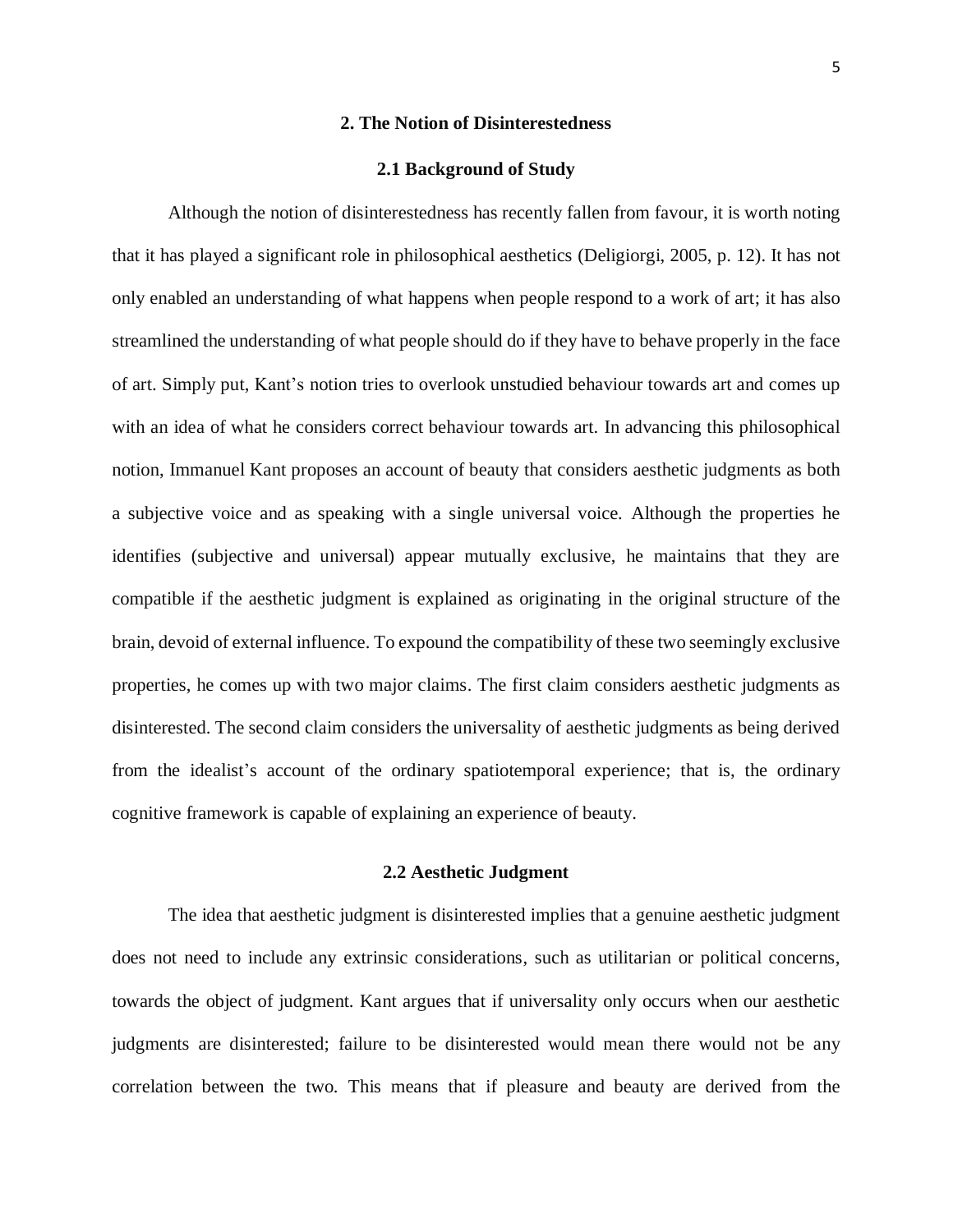inclinations with which people encounter an object, then the claims of the beauty of a particular object would be varied and conflicting based on the inclinations people bring to it.

Kant's notion of disinterestedness hinges on the idea that judgments are capable of producing either reflective or determinative powers. A determinative judgment would be described as a judgment that is understood based on an empirical concept such as "this is a cow". In his work *Critique of the Power of Judgement*, Kant establishes the principles under which determinative judgments can be used to legitimise the inter-subjectivity of empirical knowledge. This work also aims to establish the governing principles for reflective judgment of aesthetic knowledge, which is key to the interpretation of art. Considering interaction with aesthetics, the idea that aesthetic experience comes in handy when making judgments about a work of art should be rejected, as the word "knowledge" fits in more with determinative judgment, which makes more reference to previous knowledge of the subject matter. Kant also strives to question such a conflation of knowledge when deriving the notion of disinterestedness (CPJ, §1, 5:204)<sup>1</sup>. In his take on the same concept, he argues that the assumption of aesthetic knowledge as determinative is mistaken, as this would elucidate aesthetic judgments as fallaciously objective or merely subjective.

## **2.3 Disinterestedness**

<span id="page-6-0"></span>To understand disinterestedness, we should first understand the meaning of interest. The disinterestedness aspect of beauty described by Kant is tied to the first interaction of the person giving judgment with the aesthetic aspect of an object. In this regard, he describes taste as a faculty with which an object or any representation is judged without any interest whatsoever. Kant's

 $\overline{\phantom{0}}$ 

<sup>1</sup> All references to Kant's *Critique of the Power of Judgment* will be to the translation of the *Kritik der Urteilskrqft* that Paul Guyer and Eric Matthew did for the *Cambridge Edition of the Works of Immanuel Kant.* See Immanuel Kant, *Critique of the Power of Judgement*, trans. and ed. Paul Guyer and Eric Matthew (Cambridge: Cambridge University Press, 2000).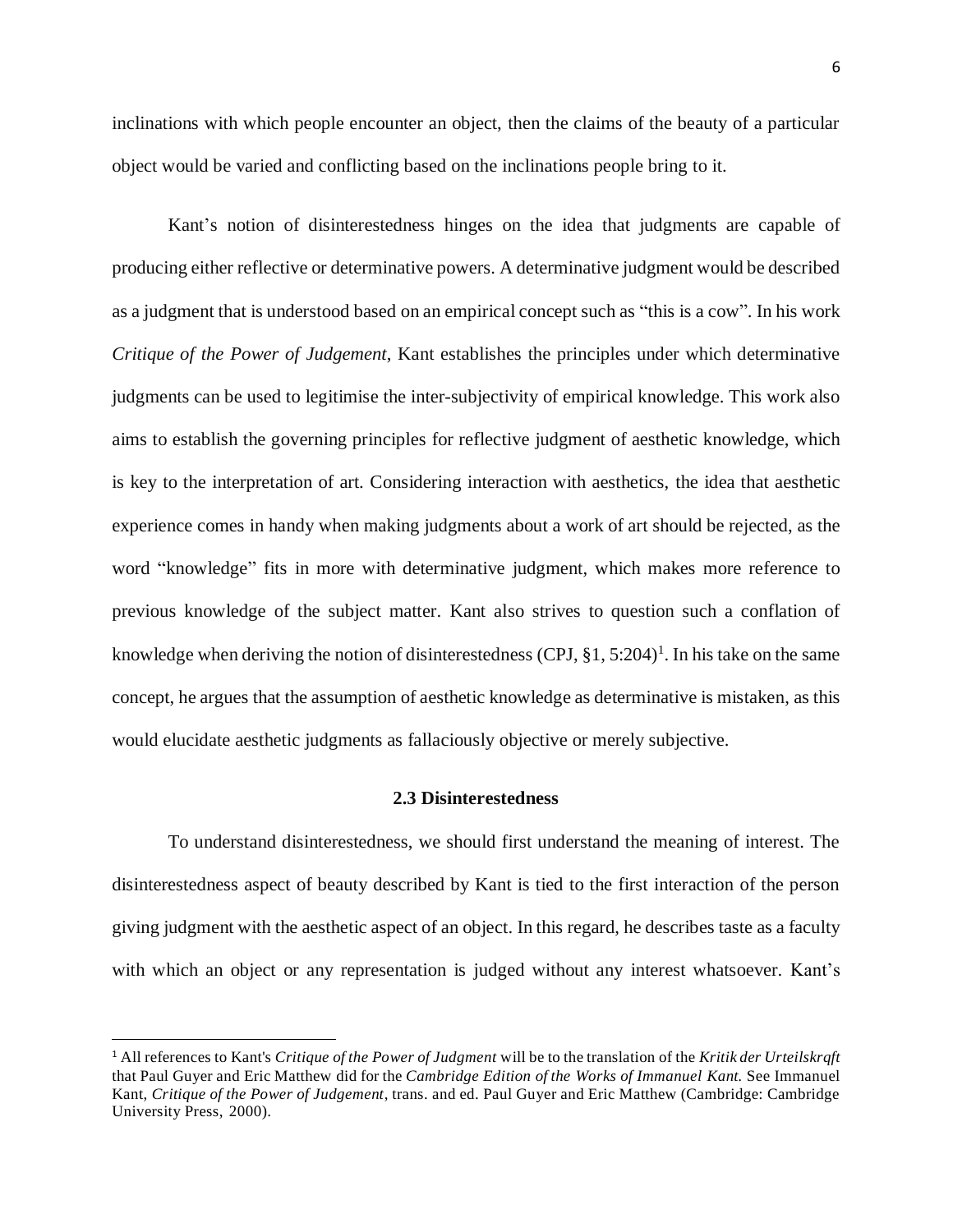reasoning implies that the interesting aspect of disinterestedness refers to the satisfaction that is gained from combining the appearance of an object with prior knowledge of the existence of the object. Simply put, interest, in this case, refers to the judgment that one may come up with not because of the appearance of the object but because one feels that an object is beautiful in comparison to others or because the appearance of the object fits a situation it is directly or indirectly related to. The idea of empirical judgment comes into effect in such a case, as knowledge forms the basis for such judgments. A good example of this description of interest would be when one considers a palace beautiful not because the observer has come across the view of a palace, but because they understand the novelty that is usually associated with such a place (Hammermeister, 2002, p. 65-74).

## **2.4 Discussion**

<span id="page-7-0"></span>To maintain the claim of the inter-subjective nature of beauty, Kant insinuates rejection of the claim that beauty is sensuous. This is true, as people's interactions with beauty have proven that people view beauty differently based on personal inclinations. Kant emphasises this by giving examples of how perceiving things differently can describe beauty differently. One person, for example, may consider blue as a colour that is lovely and gentle while to another it is a representation of lifelessness and death. This is the same in the case of music, as different people appreciate different instruments differently. While one may consider string instruments interesting, another may feel that music is incomplete without the sound of wind instruments. According to Kant, however, these are only charms, as they do not cover the aspect of universality, which is essential for a true judgment of art that does not consider self-preferences (Rind, 2002, p. 40).

To develop his understanding of the interpretation of art, Kant begins by questioning how, for example, one is suddenly affected (in a pleasurable way) by an unexpected encounter with a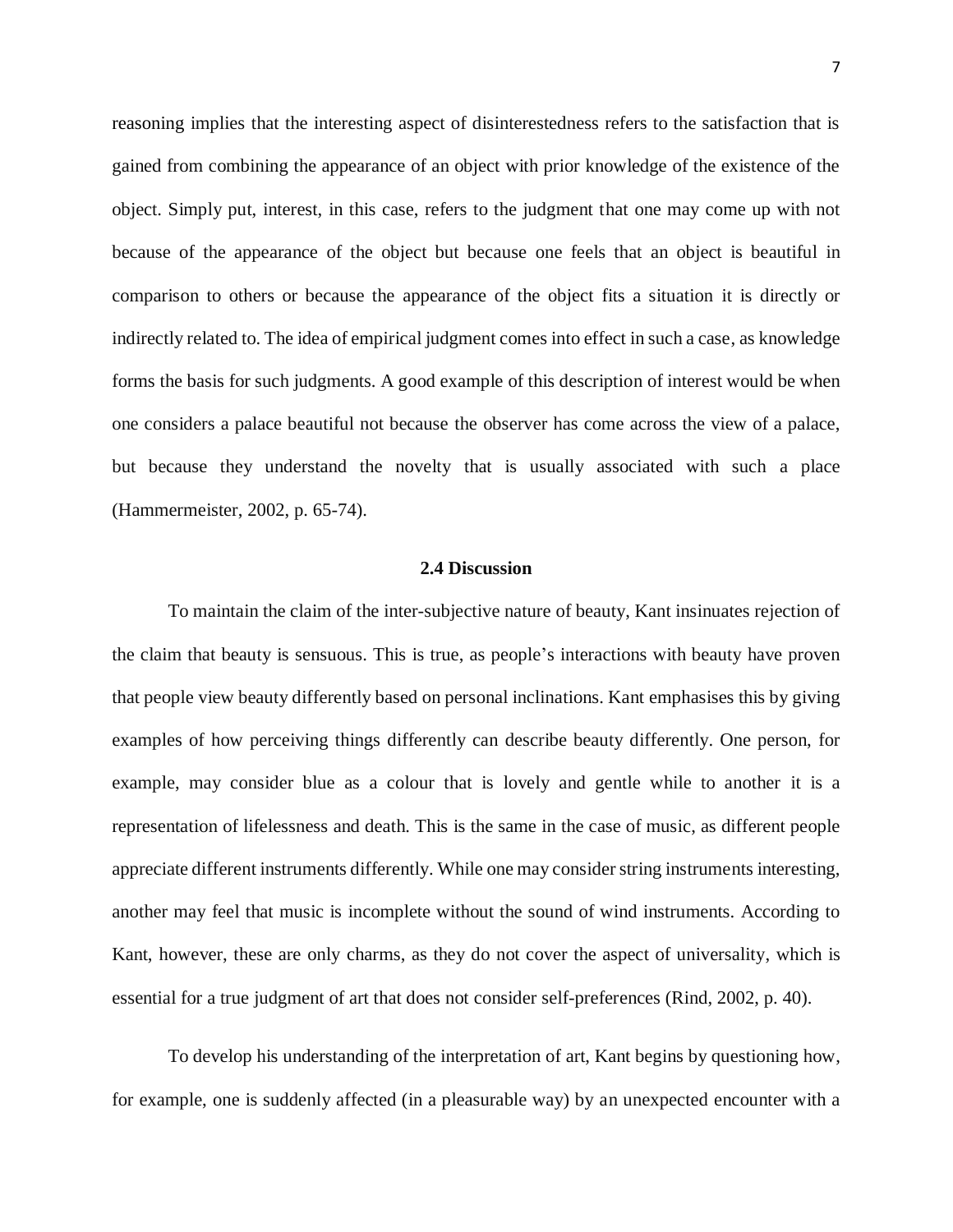particularly beautiful appearance when the provocative nature of the effect can neither be cognised nor efficiently understood. As his answer, he proposes a judgment that considers the beauty of art in two major paradoxes. First, he considers fine art as "a way of presenting that is purposive on its own, and that furthers, even though without a purpose, the culture of our mental powers to [facilitate] social communication" (§39, 5: 293). Secondly, Kant argues that art "must have the look of nature, even though we are conscious of it as art" (§40, 5: 294)). Simply put, Kant believes that although art is intentionally produced, it remains purposive without a purpose and must appear natural to its viewers, even though it is fabricated unnaturally (§41, 5: 297).

Based on the discussions above, a very clear distinction emerges: the experience of pleasure cannot always be considered the experience of beauty and that what is pleasurable does not communicate with a universal point. Despite this distinction, however, any move to divorce beauty completely from pleasure would be little informed by the happenings in the real world. The human cognitive ability (although sometimes biased by empirical judgments) assumes that what is beautiful is pleasuring and vice versa. With this understanding, Kant avoids the path of divorcing the two but instead comes up with an explanation of how beauty might be pleasurable based on a disinterested judgment that avoids any empirical knowledge or personal inclinations that may cause bias (Bell, 1992, p. 23).

To make this view of aesthetic interpretation understood, Kant starts by considering his moral philosophy. According to him, a moral philosophy similarly ought to be disinterested; that is, if one only considers acting according to one's inclinations, then one is not acting morally. He further argues that people may choose to uphold the moral law and tend to believe they are doing so in the right spirit, yet in an actual sense they are only being guided by their egoism. In this regard, Kant admits, "We can never even by most strenuous self-examination, get, entirely behind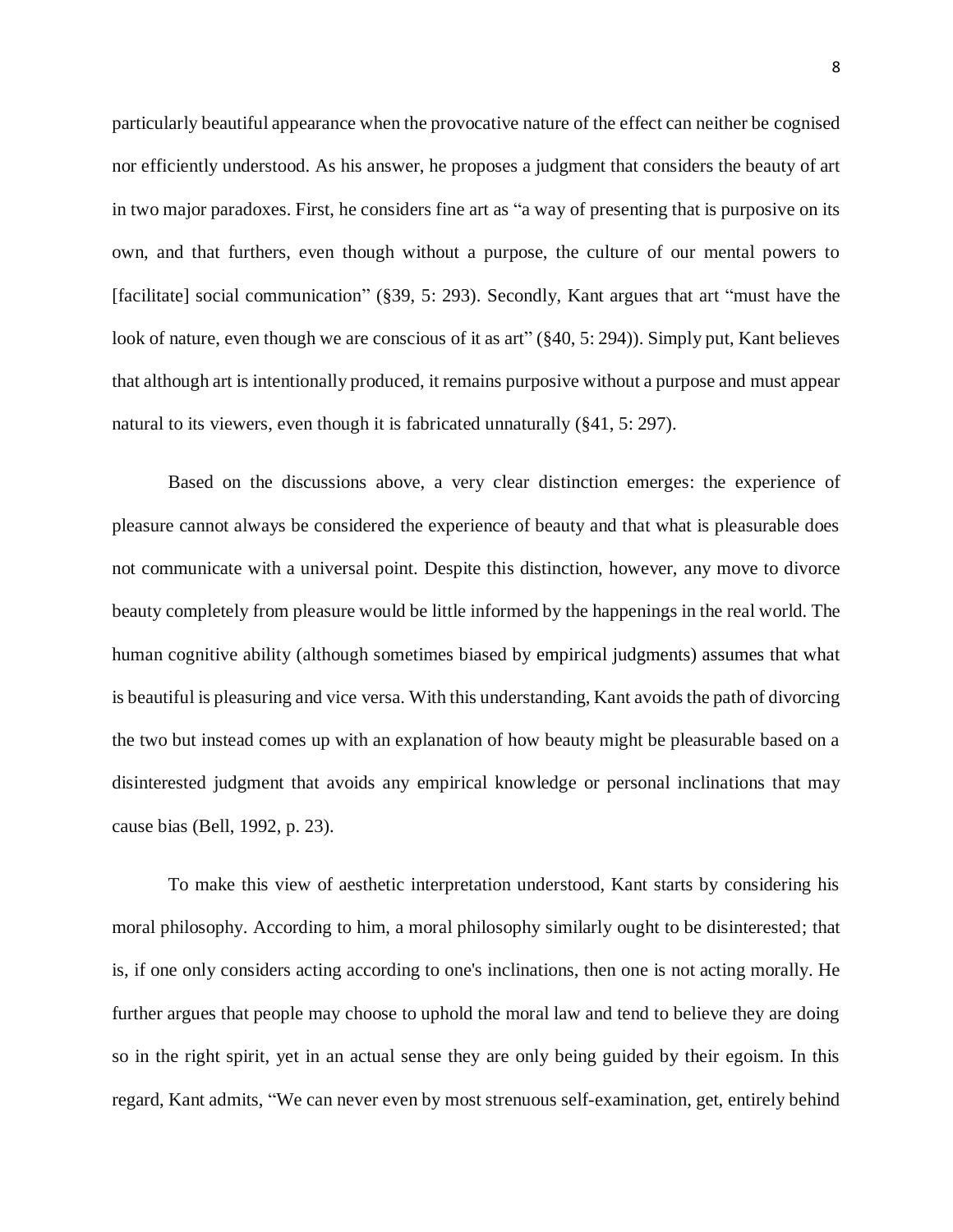our covert incentives" (§58, 5:347). This is similar to the aesthetic philosophy that argues that one may voice their views on the experience of an object as being beautiful only to realise later that their account is very different from the universal consensus on the same.

For one to be moral, Kant posits that a person's actions should be guided by a motive that leads to a sensuous experience rather than be informed by one. Simply put, the subject's views and actions should be free from any interruptions occurring either in the real world or from one's conscious reasoning (Rehberg, 2013, p. 155). This implies that the success of Kant's aesthetic project is highly dependent on a disinterestedness that avoids scepticism at all costs. The experience of beauty in such a case ought to be disinterested to the extent that it is not just bound by phenomenal experience, but that the judgment made is also untraceable to any other nonsensuous grounds. With this, the capacity to which the judgment can exert freedom is extended while it excludes any other internal factors from influencing its interpretation.

The exclusion of scepticism and inclusion of the subject's freedom brings us to the conclusion that aesthetics is a philosophically rigorous discipline that needs to be guided by freedom of the subject. Considering that the experience of beauty is not to be measured in empirical terms, it ought to be practised in a specific way that is pure in its approach. This brings us to our explanation that an a priori subject forms the basis of the experience of aesthetics.

Thinking of the painting *Starry Night* by Vincent Van Gogh, for example, Kant's notion of disinterestedness would assume knowledge of the features presented by night, such as the sky, the moon and the stars. According to Kant (§41, 5: 298), a consideration of these features would amount to empirical data, which leads to the subjectivity that would bring in bias when deducing the beauty presented by the piece of art. Based on the notion of disinterestedness, Kant would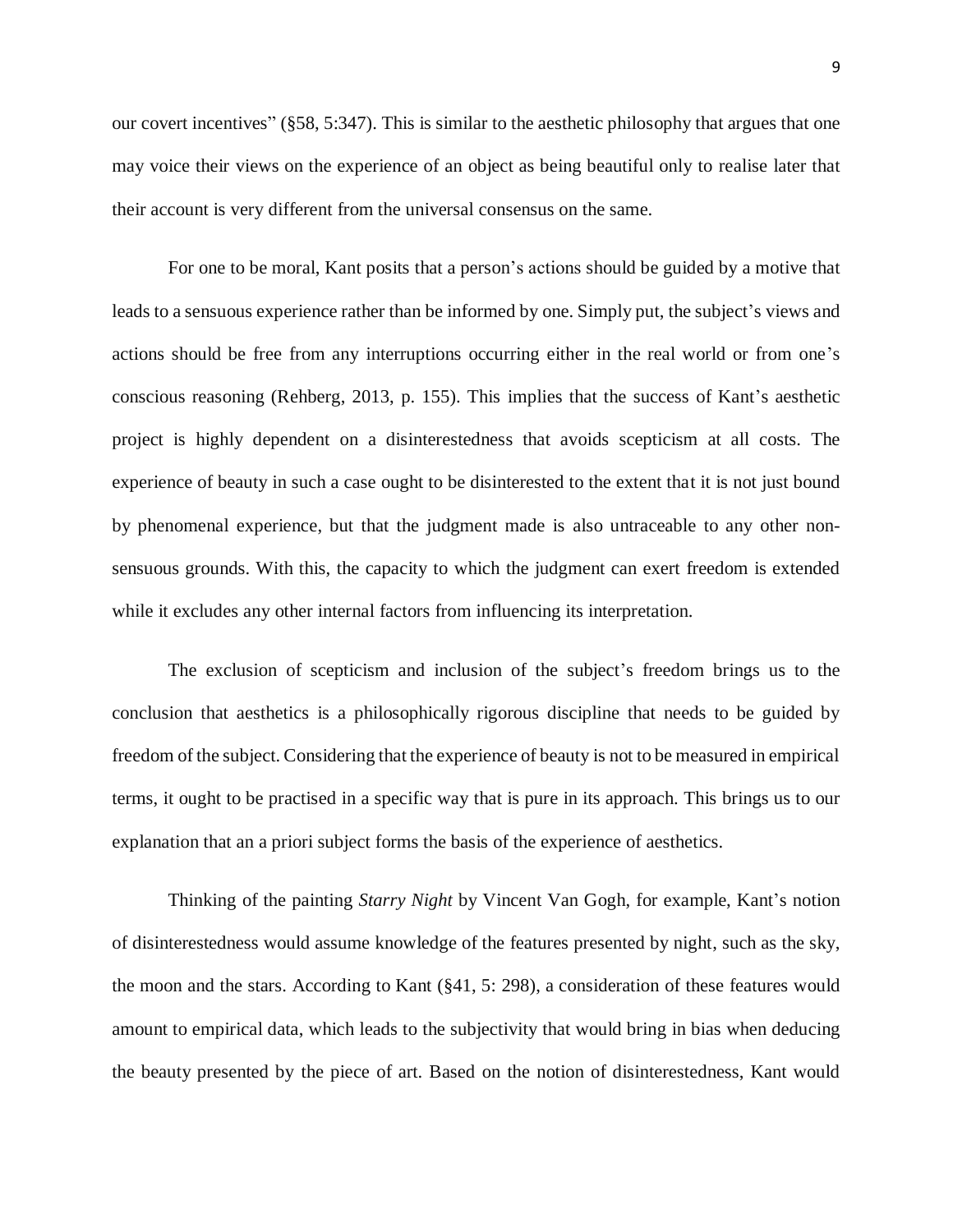argue that the pleasure in viewing such an image is derived from the harmony of the used artistic components and the free play of our intuition and understanding that is caused by the purposiveness of the different forms that make up the painting. From the look of the image, something aesthetically pleasing is represented by the blend of colours as well as the arrangement of shapes; hence, causing pleasure without applying the concepts people hold of how a church should look or how the different bodies of the sky ought to be arranged. When judging from a place of disinterestedness, people do not like *Starry Night* because it contains their favourite colour (blue, yellow or brown), or because it reminds them of real-life experiences such as the safety of a particular locality at night. Such judgments would present matters of agreeableness and taste that do not lead to a universality and hence do not appraise the nature of the true beauty of the image. Additionally, a consideration of such factors would pollute the disinterestedness that ought to accompany the appreciation of such a work of art (Alison, 2001, p. 123).



*Figure 1.* Starry Night *by Van Gogh* (Van Gogh, 1889)

As part of appreciating Van Gogh's work of art, Kant would argue that the artist succeeded in fulfilling his paradox of 'purposefully creating something that has no purpose'. This implies that to come up with such a painting, he conceptualised a non-concept, to come up with an idea that is independent of the judgment of real-world happenings. Having been capable of capturing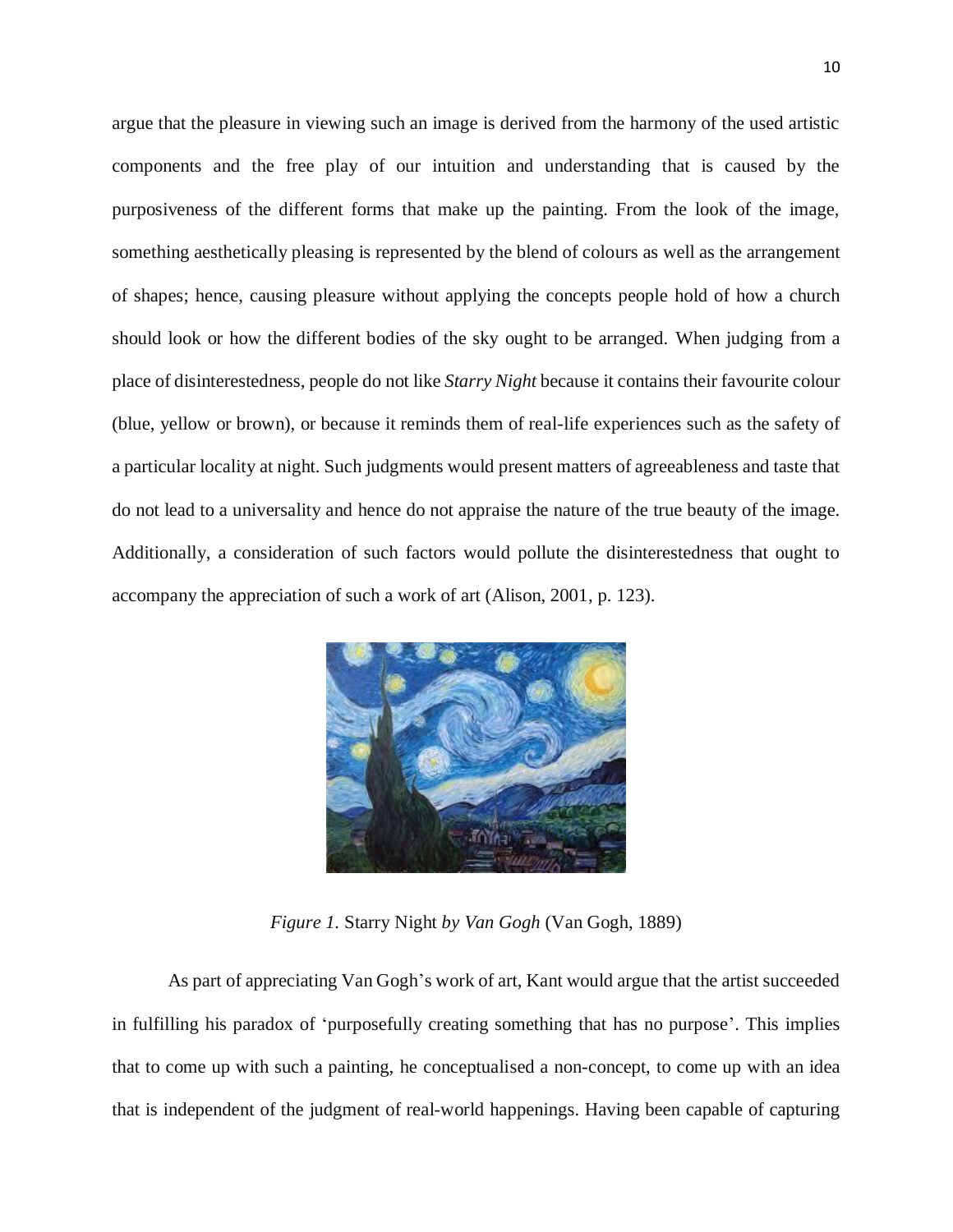an aesthetic concept and bringing it to a concrete form, Kant would consider Van Gogh in possession of an innate or genius mental predisposition through which he obtained nature's rules of art (Alison, 2001, p. 125). Additionally, looking at this work, disinterestedness brings in an expression of the artist being guided by visceral forces that enabled him to develop a concept without necessarily committing it to a conceptual purpose.

Still, when observing the *Starry Night* image, it is worth noting that the same exceptional conceptual factors satisfy Kant's second paradox of appearing natural. This can be attributed to the image being naturally pleasing without bringing attention to the purpose behind its creation. According to Kant's second paradox, we feel an aversion towards art that seems contrived or forced. We, therefore, appreciate fine art because it is skillfully crafted to the extent that we interact with it as if it were something that simply existed. Although we appreciate the technique that an artist uses to create their work, beauty is best judged by its form rather than the way in which the artist achieved that particular piece of art.

As earlier stated, Kant defines the role of the mind in experiencing art as the free play of imagination and understanding. His experience of beauty is clear and concise (§48, 5:311). In this regard, it can be concluded that an assumption of satisfaction that correlates with other subjects with similar cognitive faculties is only based on individual judgment and therefore wrong since it does not take into consideration the universality of the subject. Such an experience is unique to one person and dependent on the calibre of their imagination and the architecture of their empirical concepts. This is in line with Kant's arguments that refuse to consider pleasure as the basis for judging universality (Marsden, 2002, p. 65). An aesthetic judgment should, therefore, only be based on the cognitive apparatus involved in an ordinary experience of a piece of art if it does not consider a person's aesthetic education.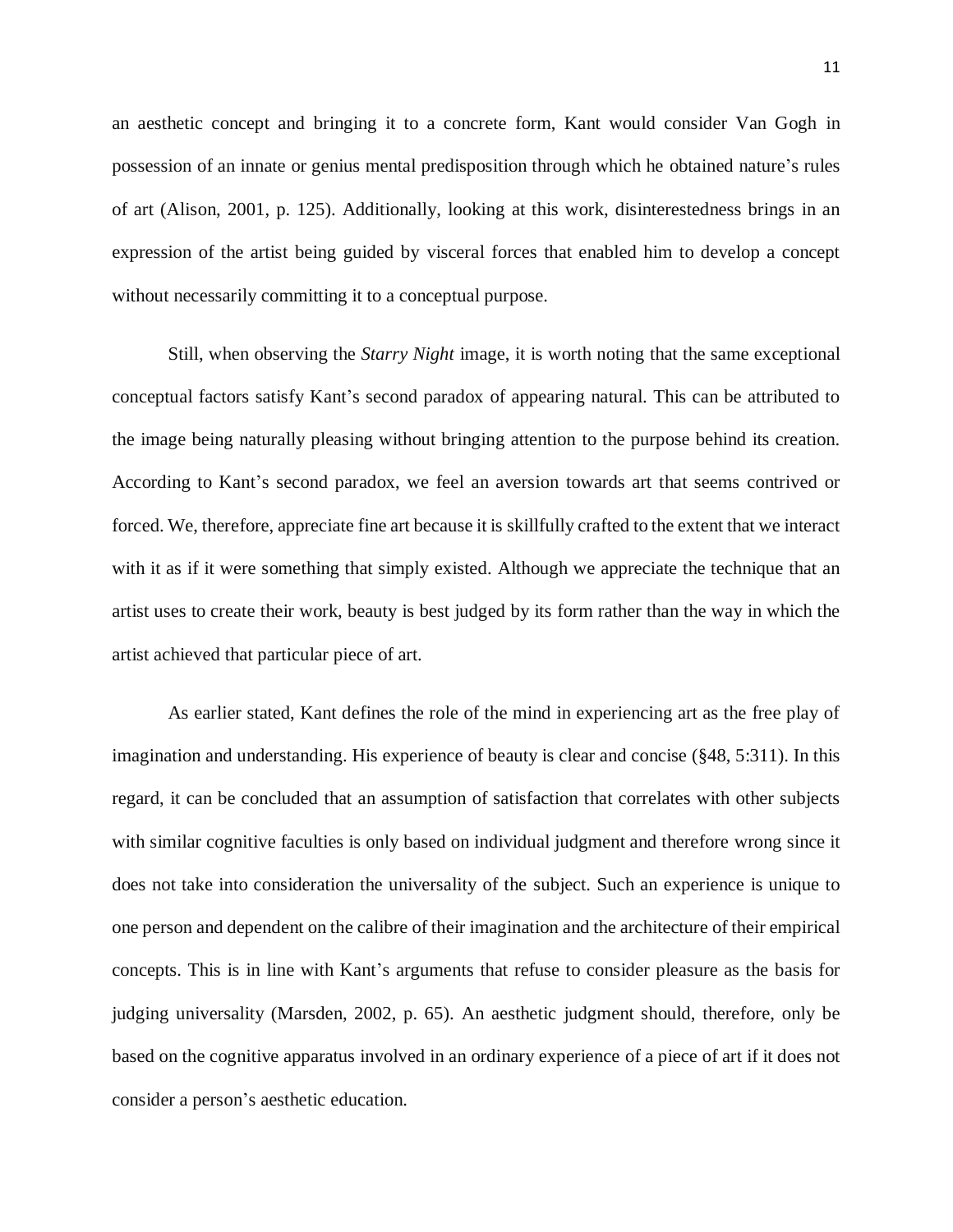#### **3. Objections to the Notion of Disinterestedness**

#### **3.1 The Disinterested View is Unmasked (Schopenhauer)**

<span id="page-12-1"></span><span id="page-12-0"></span>Schopenhauer's approach to Kant's notion of disinterestedness is supportive and oppositional at the same time. While he aims to improve on Kant's point of view, he also recognises the important aspects that Kant lays out in his philosophy. According to Kant's notion of disinterestedness, an experience of appreciating aesthetic beauty involves suspending all affective states and taking a passive attitude towards the object to be contemplated. Schopenhauer improves on this notion by developing a more complex approach that retains some aspects of Kant's notion while disregarding others (Atwell, 1996). He states that the aesthetic experience is involving a passionate and active engagement with the object of contemplation (Atwell, 1996).

Schopenhauer's philosophy is related to his notion of the metaphysical that lies beneath the world of phenomena (Gardener, 1999). To explain this, he takes the controlled digression of a lunatic and a genius to show how different perceptions interplay to create the images in our brain. With this way of reasoning, Schopenhauer aims to make us understand that a lunatic is continuously faced with encounters that amount to the fragmentation of their personal history. This then leads to interruptions that are smoothed over by more acceptable fictions that form the basis of their behavioural reactions (Gardener, 1999).

In contrast, he represents a genius as an individual whose state of aesthetic reflection is affected by his exceptional powers of imagination and perception. He, surprisingly, however, classifies the lunatic and the genius as lying in close conceptual proximity (Jacquette, 2005). They both have encounters with the horrific, leading to serious interruptions in the continuity of their subject. For the lunatic, the perceptions include the formulation and acceptance of fictional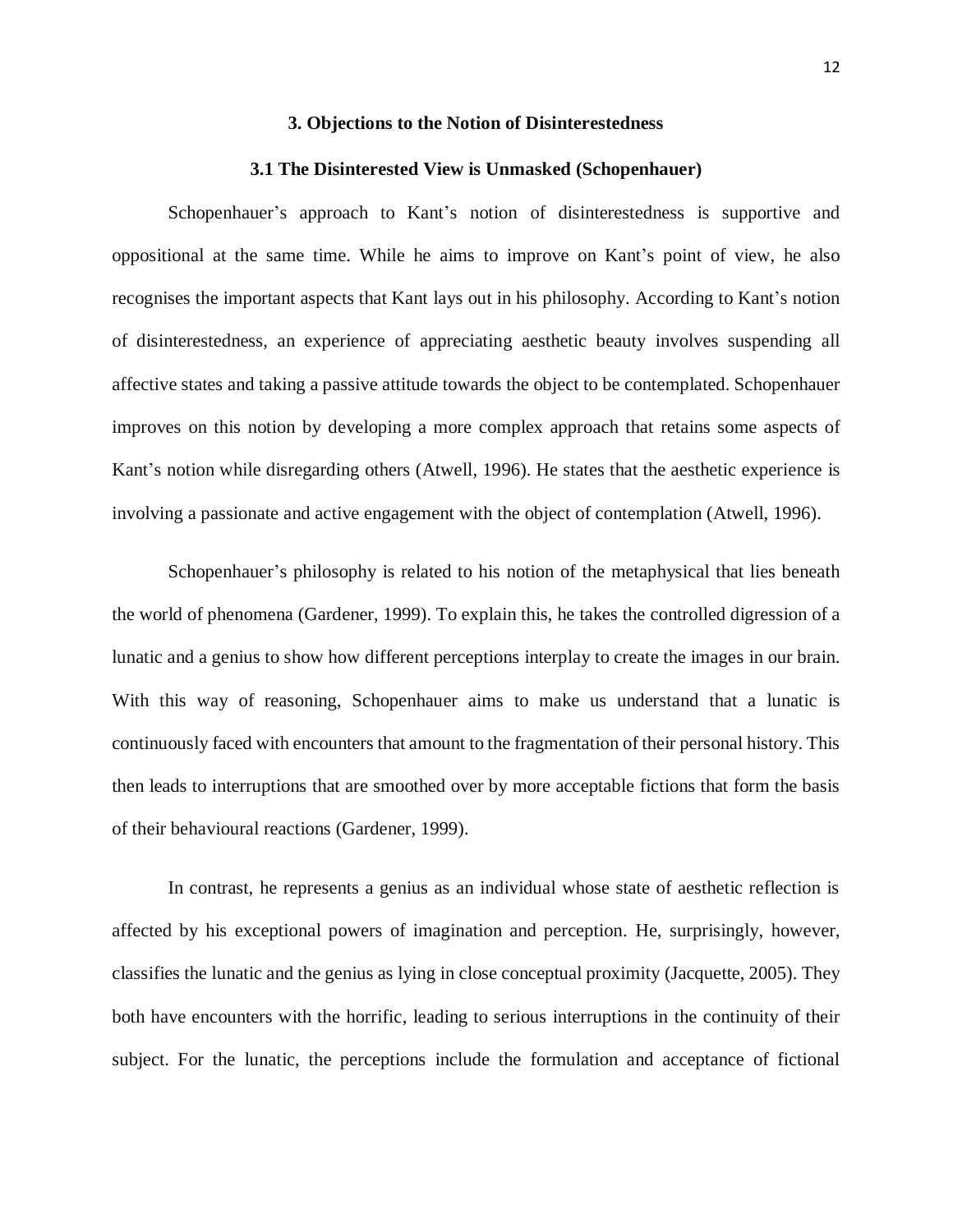memories while for the genius it is about the temporary cessation of their normal state of being (as empirical characters) as they assume a state of pure subjectivity (Jacquette, 2005).

## *3.1.1 The World as a Representation*

<span id="page-13-0"></span>According to Schopenhauer (2010), "Everybody must recognize as true as soon as he understands it, although it is not a proposition that everyone understands as soon as he hears it" (Schopenhauer, 2010). This points to his claim that "the world is an object that is related to a subject" (Schopenhauer, 2010). "In a world full of representation, everything that in any way belongs to the world or can belong to the world is inevitably associated with it" (Deligiorgi, 2005, p. 56). This means that everything that can be associated with the world is being conditioned by the subject and therefore only exists for the subject. Thus, Schopenhauer comes up with the idea of transcendental idealism that is arguably more accessible than Kant's. In this account, he considers his philosophy as containing the logical results of ideas that were not properly developed by Kant (Deligiorgi, 2005).

The main argument in the transcendental idealism introduced by Kant is the idea that time, space and causality are sensuous phenomena that construct our knowledge of the thing-in-itself. Schopenhauer argues that the three are an a priori condition for experience (Jacquette, 2005, p. 44). He, therefore, concludes that having an experience without them is impossible. To further illustrate this and link it with Kant's epistemological theory of contemporary scientific inquiry, he applies this understanding of structuring of human exposure and experience to the exploration of optics. He argues, "The understanding is the artist forming the work, whereas the human senses are assistants that hand up the materials" (Schopenhauer, 2010). Without such knowledge, "we should see the object inverted…Intuitive perception is, however, realized due to the fact that the instant understanding points to the impression felt on the retina to its cause which then precisely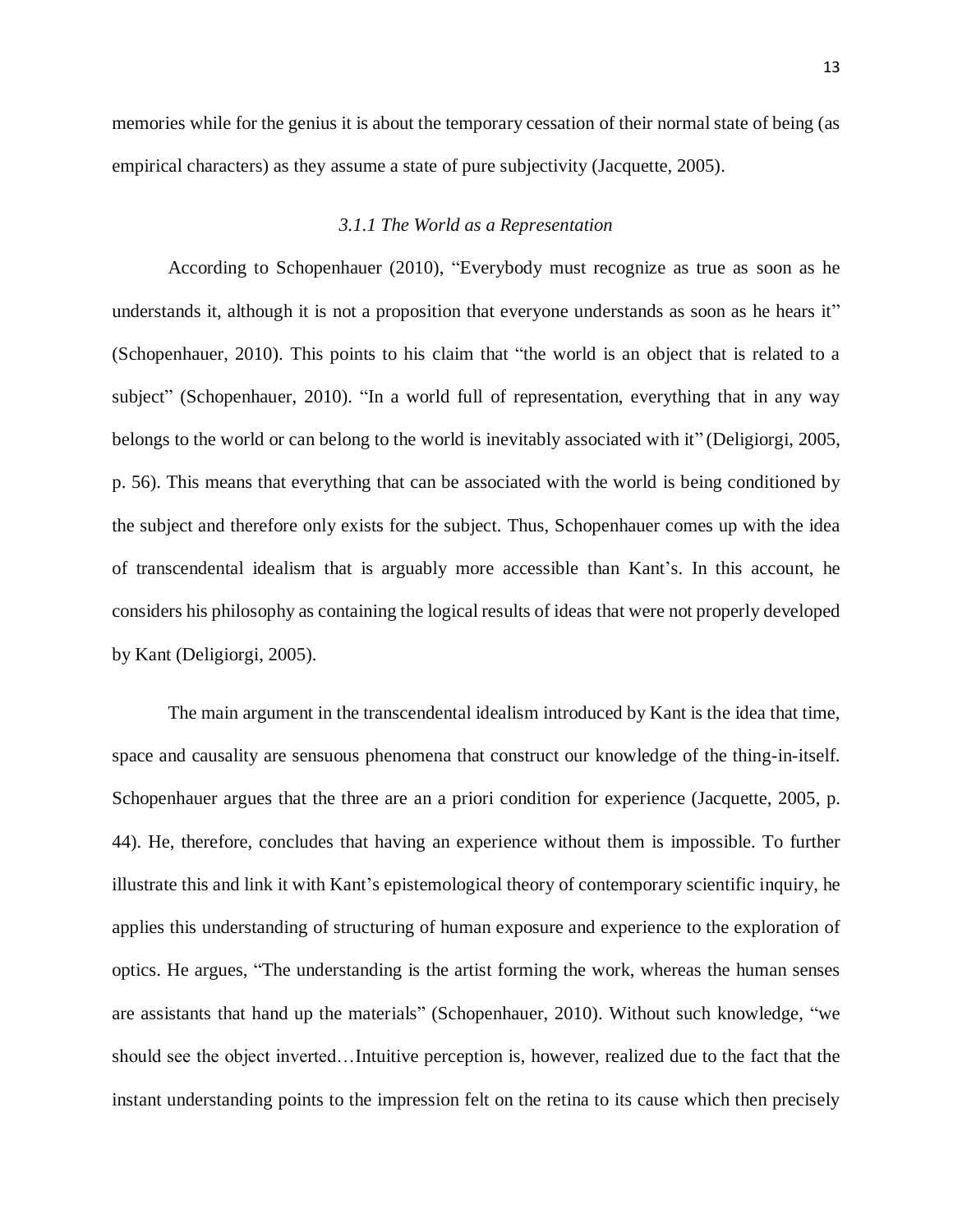in this way presents itself as an object in space that is its accompanying form of intuition" (Schopenhauer, 2010).

Schopenhauer's illustration is true, based on the fact that no matter which information we have concerning the functioning of optics, we have no access to the impression (unmodified) of an object in its inverted form. Although the process leads to gaining knowledge, it is sealed from the common man's understanding. Furthermore, despite being an experience of learning, the understanding activity is in the eyes nature of performance. The same applies to time, space and causality, which we experience in a similar way. They form the crucial features of experience and hence it is hardly possible to strip them away or experience what the world would be like unmodified.

To discuss his doctrine of transcendental realism, Schopenhauer acknowledges that space, time and casualty are all essential aspects of the external world and that they appear intuitive owing to the illusionary nature of the experience (Gardener, 1999, p. 89). By connecting the three, he creates a picture that would portray the illusion of space as pervading all experience when one assumes that there is a disconnect between the object and the perceiver. In reality, however, every human being is aware of his or her senses. As Schopenhauer puts it, the sun and the earth are unknown to human beings; the eye, however, sees the sun while the hand feels the earth (Gardener, 1999).

Although the senses bring about illusions, as per Kant's disinterestedness, Schopenhauer comes out too strongly arguing that such illusions are embedded in us and cannot be removed by any argument of reason (Guyer, 1996, p. 454). Simply put, he tries to dismiss abstract knowledge in the arguments that involve senses that determine how human beings react. He considers Kant's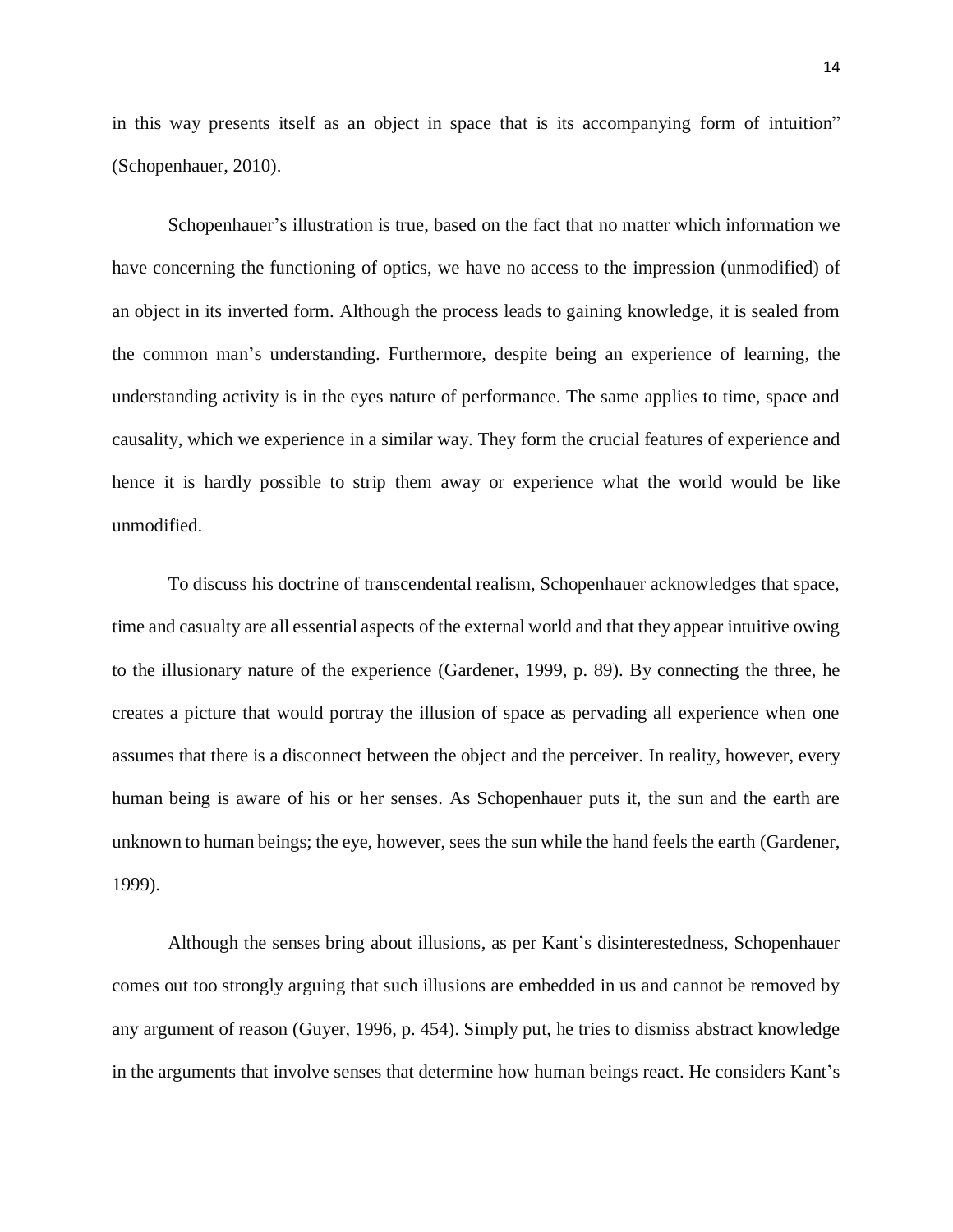arguments as based on a high degree of selflessness and suggests the possibility of something extraordinary about beauty that Kant fails to capture. While trying to develop disinterestedness, Schopenhauer suggests that Kant's idea does not illuminate, explain or speak to the profundity of beauty.

Although Schopenhauer uses Kant's arguments to dispel the illusions of transcendental realism, he accuses him of not taking the argument far enough. When analysing the transcendental aesthetic in the critique of pure reason, for example, he considers its conviction power significant enough to number its propositions among the incontestable truths (the truths that he considers limited). According to Schopenhauer, Kant's arguments do not logically entail transcendental idealism as they ignore the possibility of time and space existing in the world. Although the world might coincide with the perceptions of human beings, the act cannot be verified.

According to the assumptions of transcendental realism, the world is something that cannot be determinately intelligible. When assuming that space, time and causality are a reality but rather limited, we have to face the issue of what lies on the other sides of their boundaries. Furthermore, if they were assumed unlimited, we have to face the problem of the identity of the universe as well as infinite regress (Gardener, 1999, p. 93). Disinterestedness, however, assumes the possible existence of boundaries and considers the possibility of ignoring them completely.

## *3.1.2 Idealism and Evolution*

<span id="page-15-0"></span>Does Schopenhauer do the exact opposite to Kant, who tries to eliminate the world from the picture when analysing a perception? According to Schopenhauer, "The world exists extended in space and time continues to move regularly according to the strict rules of causality that are only a physiological phenomenon of the brain" (Tauber, 2006, p. 24). This implies that the world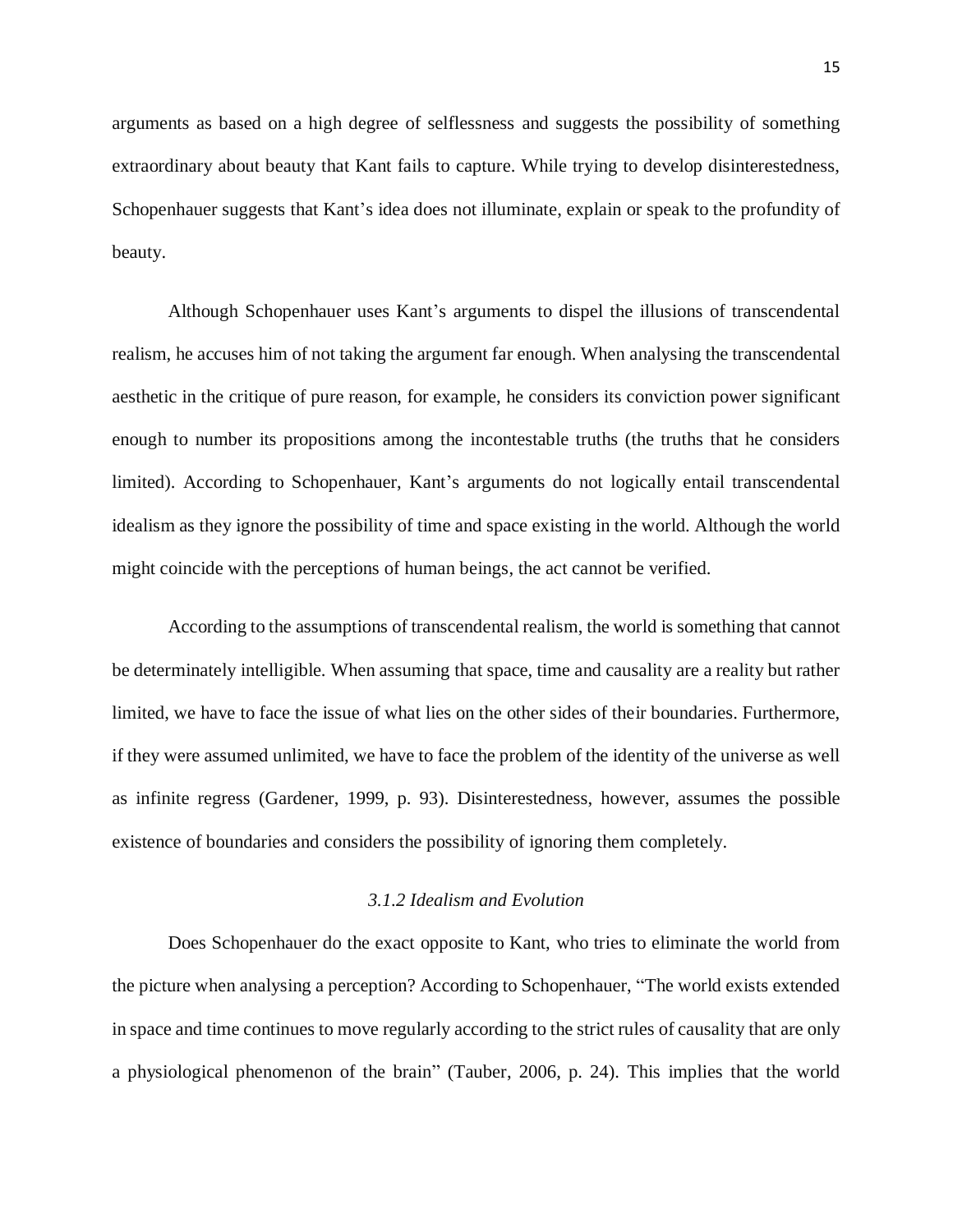exposes the brain to certain categories that can then be drawn up by an understanding. He, therefore, comes with a conclusion that the brain is hard-wired to propagate the illusions of transcendental realism. This is coupled with a suggestion that the brain is a product of human adaptation to a highly competitive and demanding environment. This leads to an anticipation of Darwin's *Origin of Species*. Just like Darwin theory of survival of the fittest, Schopenhauer concludes that continuous use leads to an increased functionality while a lack of use alludes to possible extinction. This implies that the images that we continuously see are embedded in our brains. When disinterestedness is being applied, it is hardly possible to assume what has been embedded in our brains, as it becomes part of our reference as far as beauty appreciation is concerned.

Just like Darwin, Schopenhauer believes that all plants adapt to their soil and climate, and so do animals. The prey that becomes food has to be protected from its natural hunter to a certain extent (Gardener, 1999, p. 95). To enable a safe and healthy thriving of organic life, nature has provided an environment that allows the thriving of life. Similarly, nature has an impact on the brain (specifically the intellect) of the higher animals as it is the most important organ directed outwards. For such animals, a wider and more accurate range of vision and comprehension is needed for the distinction of objects.

With the provision of intellect by nature, the human brain has become so sophisticated that it has achieved the ability to experience abstract reflections and enjoy the nature of reality. This implies that human beings live according to a transcendental realism, while we ought to philosophise according to transcendental idealism. This explains why we often come to counterintuitive conclusions. Although Kant argues that subjectivity can be done away with in the appreciation of art, Schopenhauer argues that nature's provision is part of us and cannot be done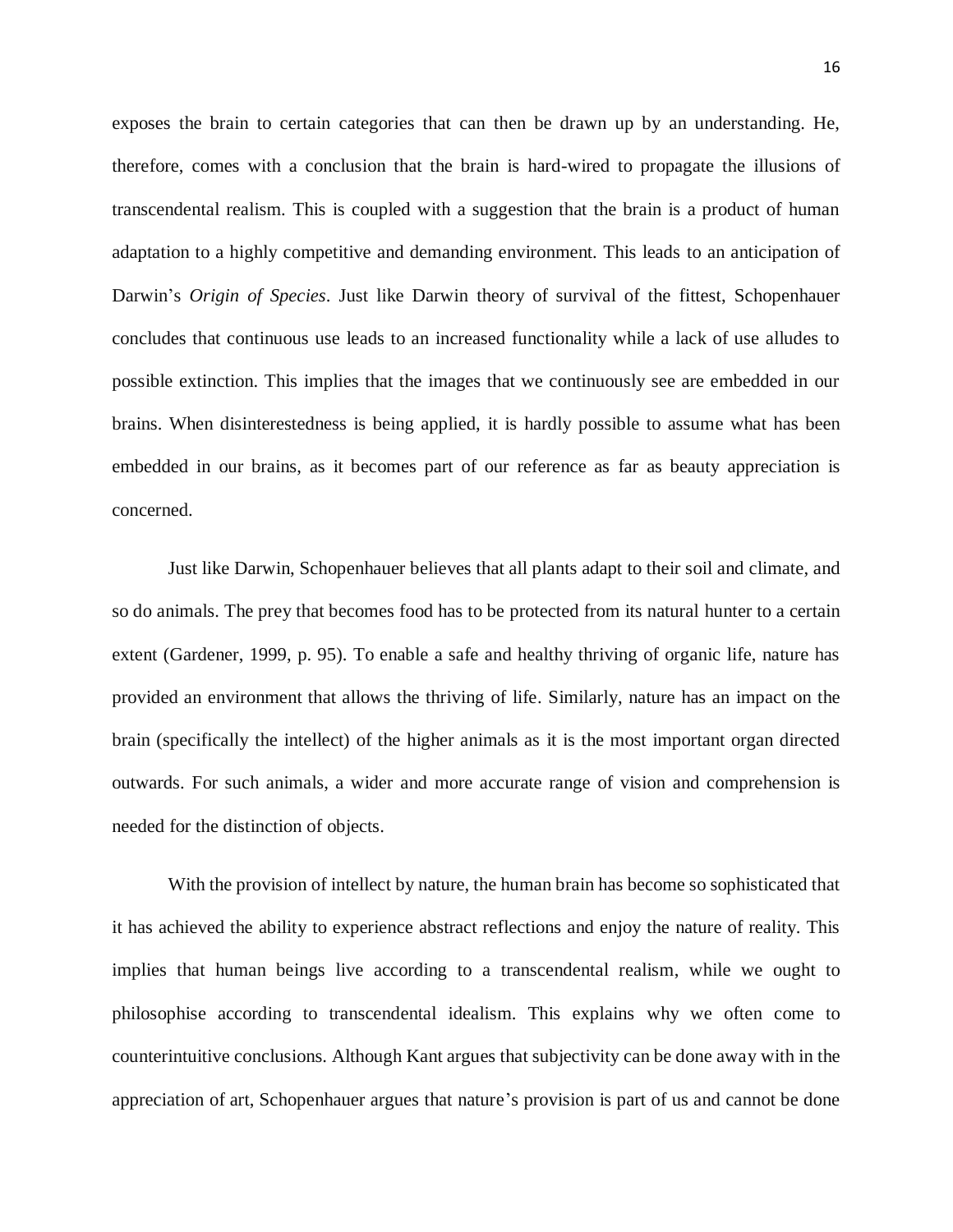away with. With brains guided by idealism, we can we can hardly switch off our feelings, understandings, and perceptions towards a particular object.

## *3.1.3 The Insufficiency of Natural Science*

<span id="page-17-0"></span>Schopenhauer explores the existence of different forces of science, such as magnetism, gravity and electricity. He goes on to explain that science is only able to classify their existence but has never bothered to inform us of why such forces exist. With this, he aims to identify the natural science as incapable of explaining natural forces, and only capable of describing and classifying them. According to Schopenhauer, sciences only engage in reductive materialism by trying to explain all phenomena based on their physical cause and effect. The phenomena it tries to explain are referred to by their causes but remain inexplicable themselves. As such, he insinuates that scientific explanations betray the causes of nature and hence no one can determine whether the explanations given are the real ones. Based on the fact that they cannot be proved by science or any other field of study, the forces to which scientists attribute the governance of natural phenomena remain a tragic enterprise. In conclusion, he argues that the forces manifested in nature will remain an eternal secret; something "entirely strange and unknown" (Schopenhauer, 2010).

In the above critique of science, Schopenhauer comes out strongly against the idea that all phenomena can be explained from an underlying physical structure (Gardener, 1999, p. 99). He feels compelled to adopt a view of natural forces that consider pure potentiality since he sees the fundamental forces of nature as entities that have powers devoid of structural ground; a view that he suggests is supported by the modern-day field theory. Having adopted this view from Kant, Schopenhauer advances it to add relevance to transcendental idealism by arguing that matter exists through pure causality and hence any action towards it is general and unmodified.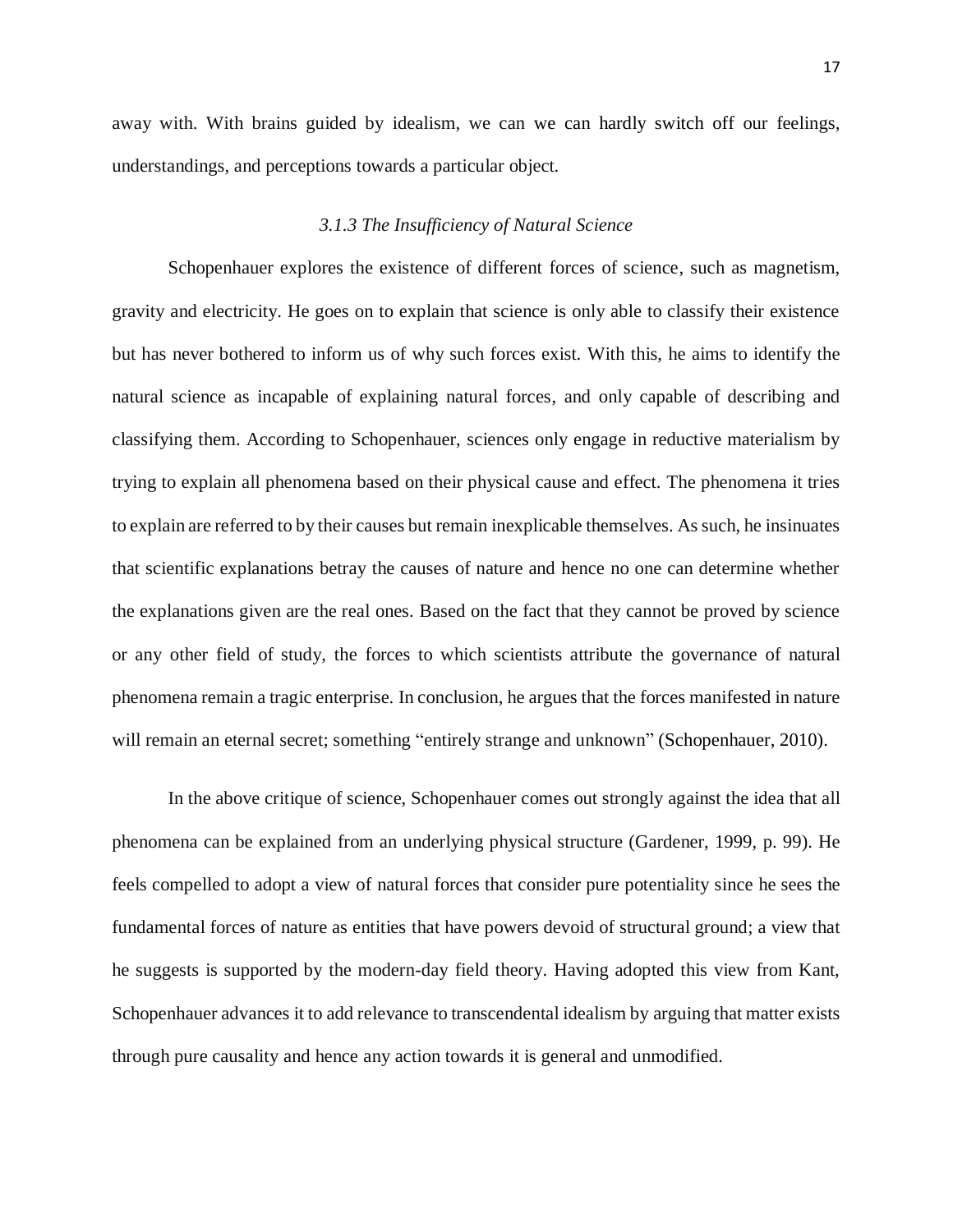### *3.1.4 The Will*

<span id="page-18-0"></span>Having displayed the inability of science to probe the fundamental nature of the forces that govern reality, Schopenhauer goes on to describe the path of objective knowledge as not going beyond the representation of any phenomenon. He uses the human body to explain this point by arguing that a vision of the human body only gives a representation like it would for any other object (Tauber, 2006). By considering its movements and actions, however, it becomes slightly strange to consider the body a stagnant object.

He goes on to explain that a perception of the human body is a perfect example of a project from which one can gain both objective and subjective knowledge. Although science views phenomena from a third person perspective, the human body gives the first-person perspective of an object among many objects. With the body being two-sided (with both an inside perspective and an outside physical appearance), Schopenhauer concludes that the body is the only object he knows of that is not merely a one-sided representation. With this, he introduces another aspect of the body, which he refers to as 'the will'. The word will be used to convey that the body has the will to do whatever it pleases as well as being included in certain decisions, such as wishing, striving, loving, fearing, hating and all other decisions that directly constitute human weal and woe, disinclination and desire.

With his introduction of objective phenomena into his two-sided body, Schopenhauer means to convey that the act of the will and the action of the body are two different states, which do not stand in a relation of cause and effect. In his attempt to define the relationship between the two, he considers the action of the body as an act of the will that is objectified (a perception). With this, he considers desire not as leading to action but rather that desire is an objective phenomenon. Additionally, he argues that the acts of a will do not grow into an action.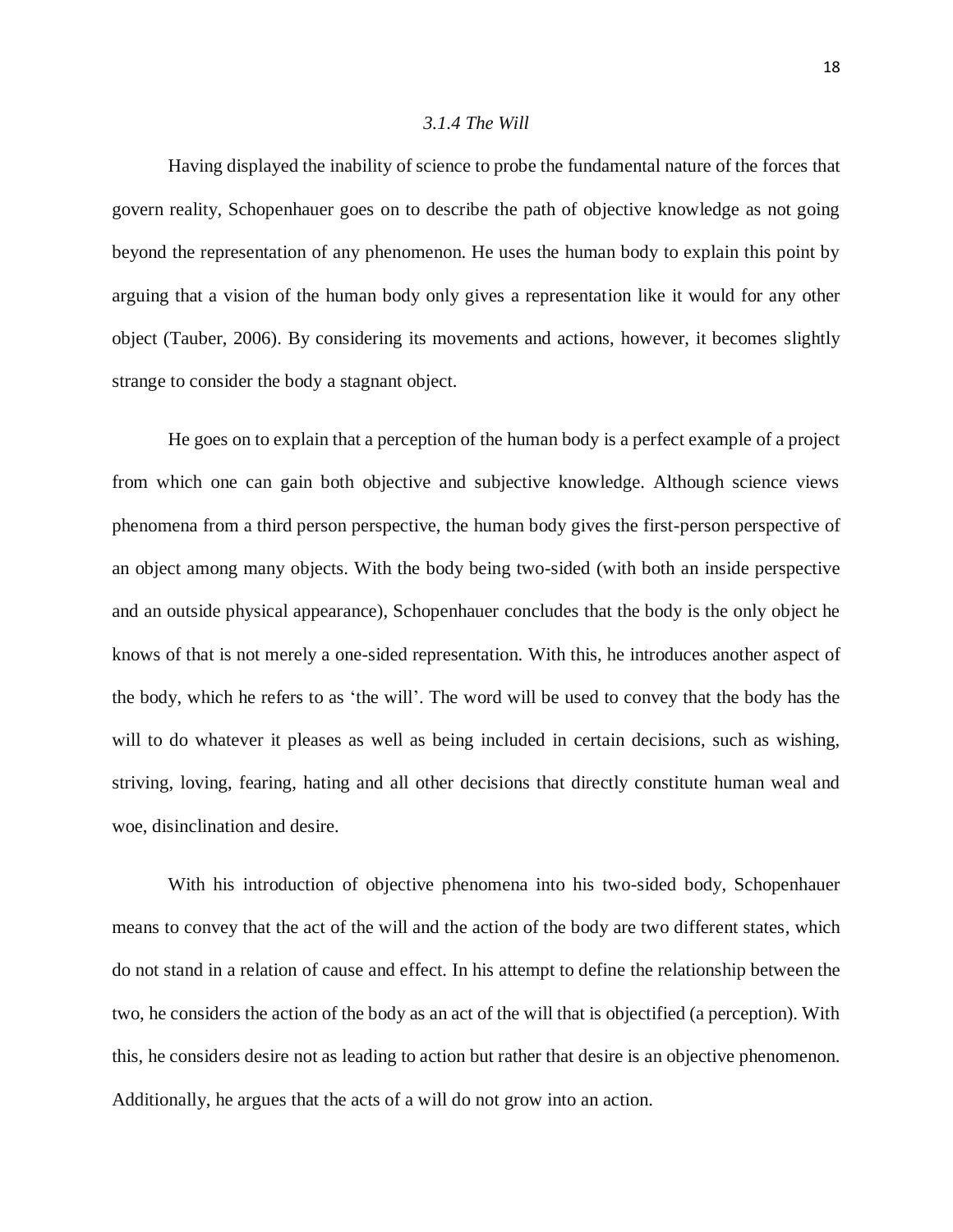Schopenhauer's idea of the will is a major source of confusion, especially when it is used to explain perceptions and as the reason for why different people perceive things differently. Although he uses this reasoning to object to Kant's approach to objects and subjects, he further extends the will to inorganic matter. His argument is motivated by his quest to attain a higher genus under which he can subsume all natural species, in a bid to find the knowledge of which perceptions are identical. However, this contradicts his arguments on the Darwinian theory, as it is practically impossible to find what is identical in all of nature's species without introducing science.

## <span id="page-19-0"></span>**3.2 Disinterested Seeing Avoids the Realisation of Meanings of an Object (Schiller)**

In a series of letters (known as the *Kallias-Briefen*) that contain sketches of Schiller's theory of beauty, he proposes a theory that challenges some of the assumptions made by Kant in his notion of disinterestedness. Generally, Kant's judgment of taste is based on the conclusion that even though aesthetic judgments are made universal, there are no possible objective principles that could be used to assess the judgments. Schiller, however, criticises this conclusion by arguing that if no objective principle of the judgment of beauty exists, then it would not be possible to secure assent to a universal judgment of taste (Maftei, 2013). Schiller's judgment is based mainly on the subject's feelings. He tries to show that it would not be possible to secure assent for a universally accepted way of judging tastes and perceptions. In this, he considers the qualities of the objects that interplay in asserting our agreements with regard to a particular object (Roehr, 2003). To conclude his arguments, Schiller argues that even if people are incapable of demonstrating aesthetic judgments, it does not mean that there is an objective principle for judging what is beauty.

To start with, Schiller ascribes the principle of beauty in practical rather than theoretical reasons. To him, the principle of beauty ought not to presuppose an object's concept since it is not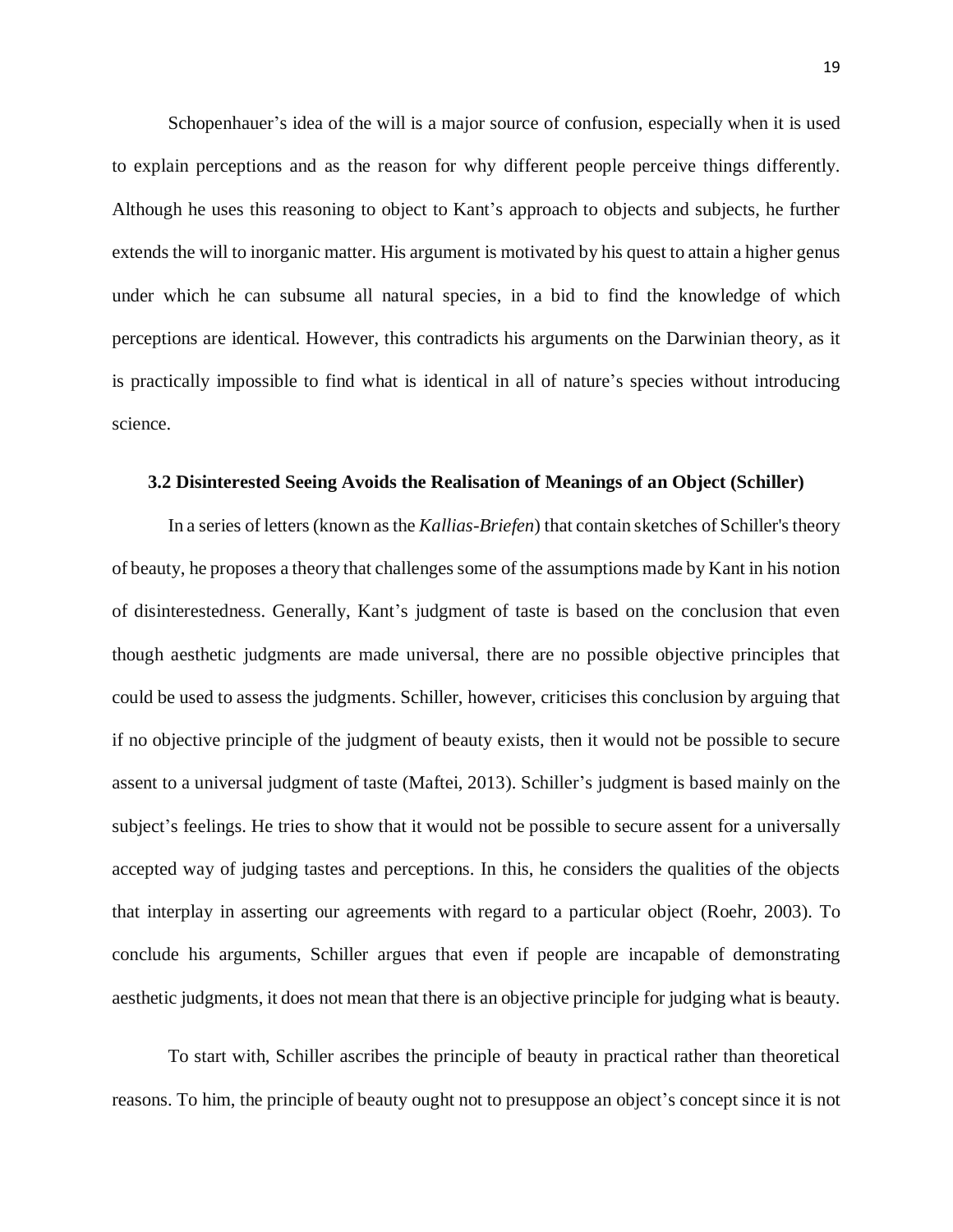cognitive or constitutive. According to Kant's senses, this principle is only regulative. Owing to its practicability, Schiller considers the possibility of treating objects like "appearances of freedom". This implies that the beautiful may be analogous to freedom, although it is not an instantiation of freedom. This is similar to Kant's definition of beauty, which is given as the freedom to understand both morality and aesthetics. According to Schiller, beauty is defined as the "freedom in appearance" (Maftei, 2013, p. 67).

While explaining perceptions and the judgment of taste, Schiller acknowledges that a reason could be explained from either a practical perspective or a theoretical one. To him, practical reasoning connects representation with the will for the sake of action. This is also applicable to the forms of beauty that are either free or necessary. He considers that the use of practical reasons free actions as part of moral judgments while the use of practical reasons for necessary actions forms an aesthetic judgment.

Schiller considers aesthetic judgment an example of a practical reason, unlike Kant. This is because it applies its principles to events that occur in the natural world. Schiller's portrayal of beauty, in the same way, evades the norm that describes beauty as a form of moral freedom. He rather considers this as freedom only in its appearance. Considering the regulative principle, beauty is not just a sensible manifestation of an idea but rather a revelation of a freedom. Schiller, however, fails to explain the reason why freedom in appearance is not considered equal to beauty (Maftei, 2013, p. 67).

In Schiller's aesthetic letters, he comes up with the thesis that "it is through beauty that we achieve freedom". This thesis also paves the way for one of his major theses: aesthetic education. In this, he shows that harmony between nature and a person is only restored when one acquires an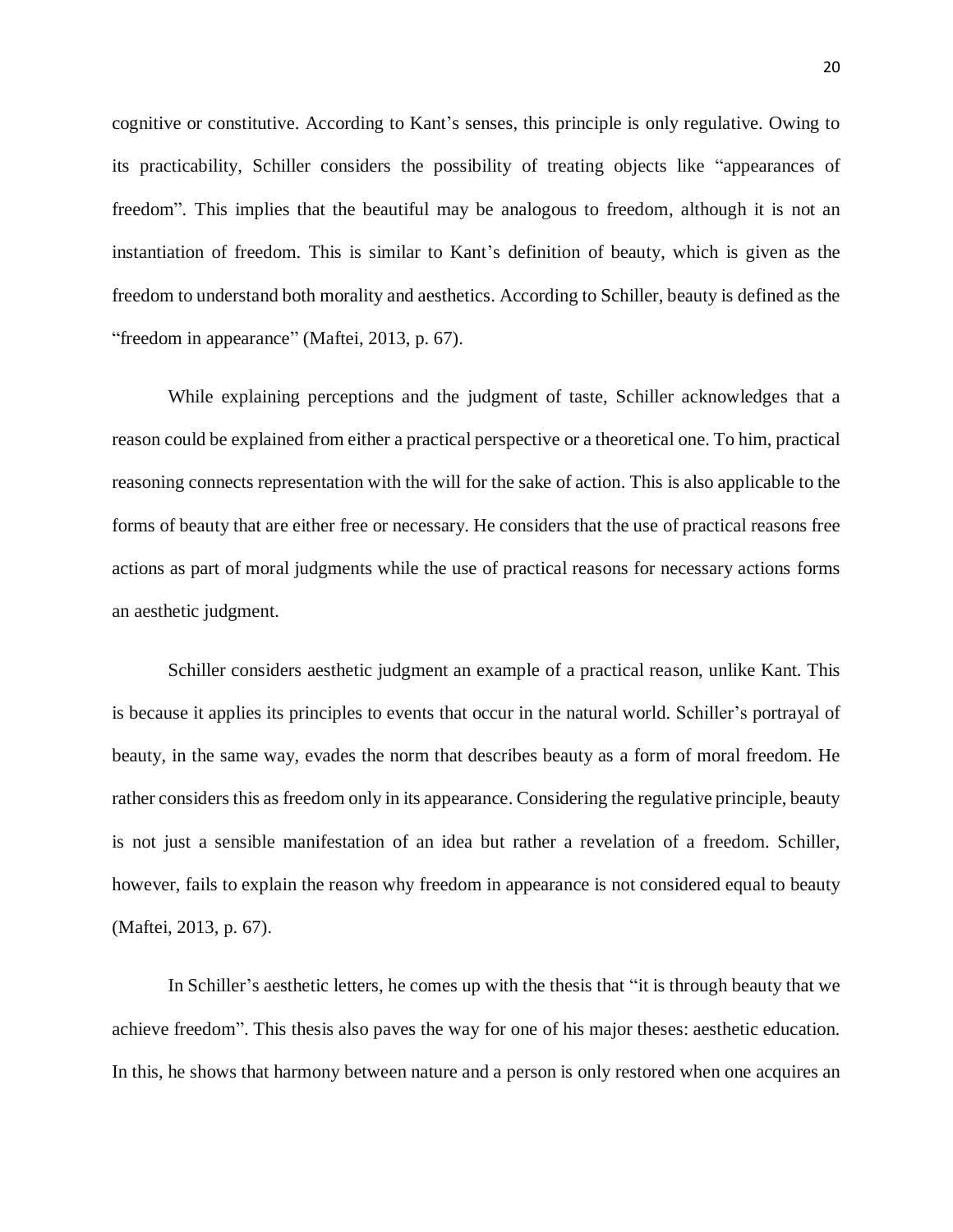experience of beauty. This thesis was specifically aimed at demonstrating a person's right to civil freedom. He argues that the right to civil freedom only becomes practical when one demonstrates people's capacity for moral freedom. Although political, this idea was a major milestone in connecting Schiller's approach to beauty and aesthetics. Simply put, it explains the relationship between existence in the amoral state and moral virtues, which interplay in the appreciation of beauty. Schiller's main point in this thesis is that one cannot exist in a moral state without first educating one's moral virtue. This is a direct rejection of Kant's approach to the same. While Kant argues that all forms of external influences (including education and moral virtues) bring a bias to the recognition of beauty, Schiller goes for the option that they cannot be ignored since they have been taught, instilled in us and become part of us (Roehr, 2003, p. 121).

In his letters, Schiller identifies three notions of freedom, of which two are opposed to Kant's freedom of autonomy (Beiser, 2005, p. 67). The freedom of choice, for example, is considered as resulting from the inability to determine what he refers to as the 'aesthetic condition'. He describes the aesthetic condition as a state of active determinability; a determinability that is not defined by anything in a positive way. He, therefore, argues that a particular aesthetic condition leads to awarding different freedoms to particular aesthetic conditions. This is the freedom by which one is not constrained to act morally. Simply put, an aesthetic condition leads to the generation of a state of indeterminacy based on the moral choice made. This, however, also unfolds to sustain an individual moral choice, which is the basis for every individual choice.

Considering the "indeterminate" nature of beauty, an aesthetic condition restores our freedom to us. This implies that beauty does not produce a moral result but rather gives us the freedom and the capacity to do good actions (Beiser, 2005, p. 76). Simply put, beauty carries no specific intellectual, moral object. Unlike Kant, who considers the value of art as based on its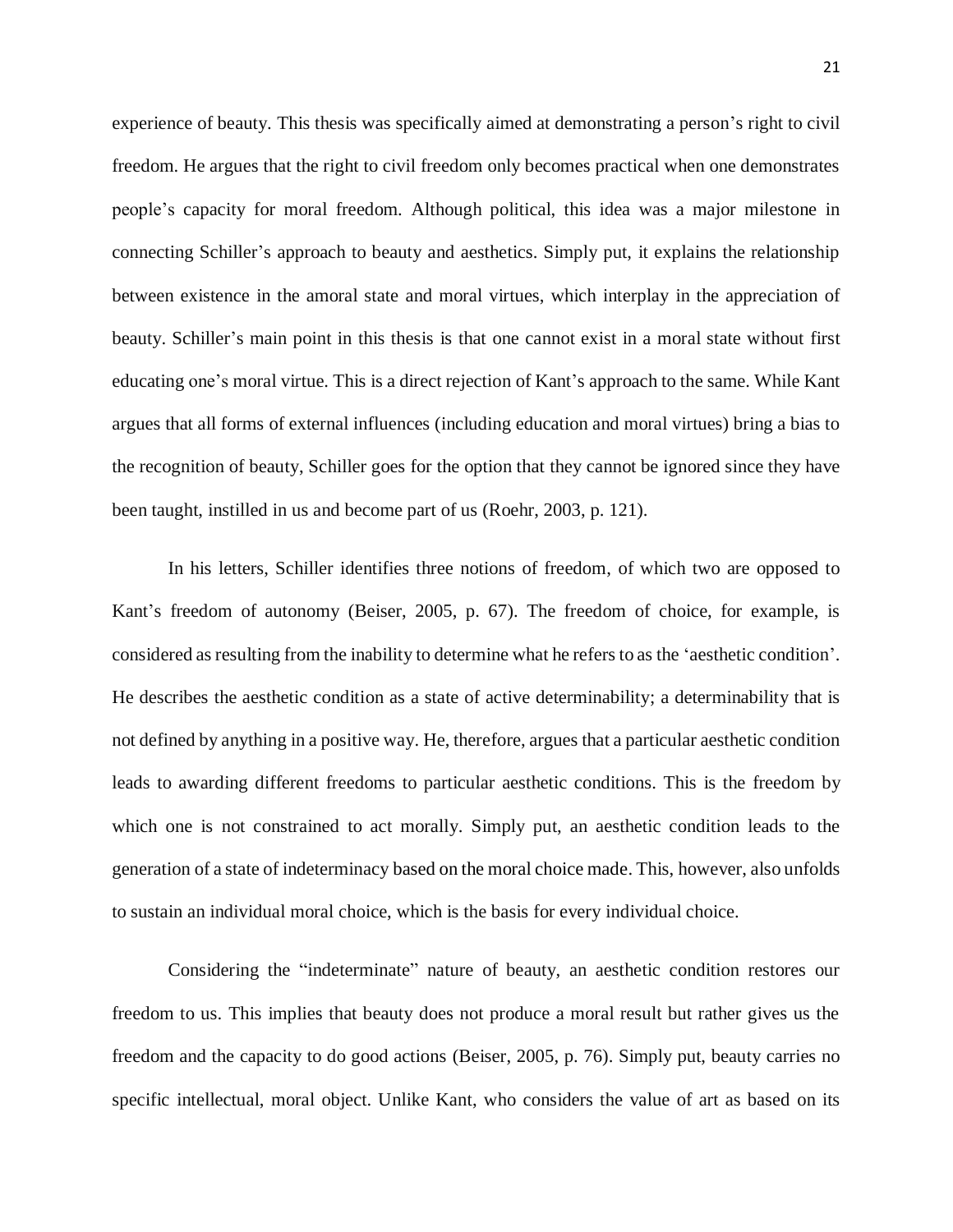natural appearance, Schiller comes up with a notion that considers the beauty of art as based on its freedom. He gives the specifics of this freedom as moral freedom rather than freedom of choice in an absolute infinite manner. To complement this, Schiller comfortably concludes that it will be philosophically correct to state that beauty is our second creator.

A close observation of Schiller's approach to beauty reveals the tension between the notions of freedom that he presents throughout his theories (Du Marsais, 2010, p. 149). The freedoms belong to different paradigms and do not match. Although he gives a clear distinction between his two major freedoms (moral freedom and aesthetic freedom), he leaves some gaps, especially in sentiments about the perceptions of beauty described by Kant. After explaining his idea of autonomy, for example, he comes up with the notion of neutral will. This not only presents itself as beyond the laws of nature but also goes beyond Kant's will. Although Schiller comes up with this notion long before coming into contact with Kant's ideas, he modifies it after Kant's release of the *Critique of the Power of Judgment*. This time, he considers the natural will as "perfectly free between inclination and duty, as no physical necessity ought to enter as a sharer in the magisterial personality" (§32, 5:283). This is not only ambiguous but also confusing, considering that his first approach had considered the freedom of beauty as determining our our attitudes towards aesthetics. Although his work is mainly focused on actuality/reality, this approach to the appreciation of nature totals confusion as one has to struggle between maintaining his idea of real nature and adopting a magical view.

Schiller's work gives great significance to realism as well as reconciliation of the dualism of sensibility and intellect (Barnouw, 1980, p. 58). This is evident in his letters, which advocate for freedom that is located in the middle of the realm of 'un-determinedness'. This refers to a possibility of existing between the realism of nature and reason, hence neutralising the absolute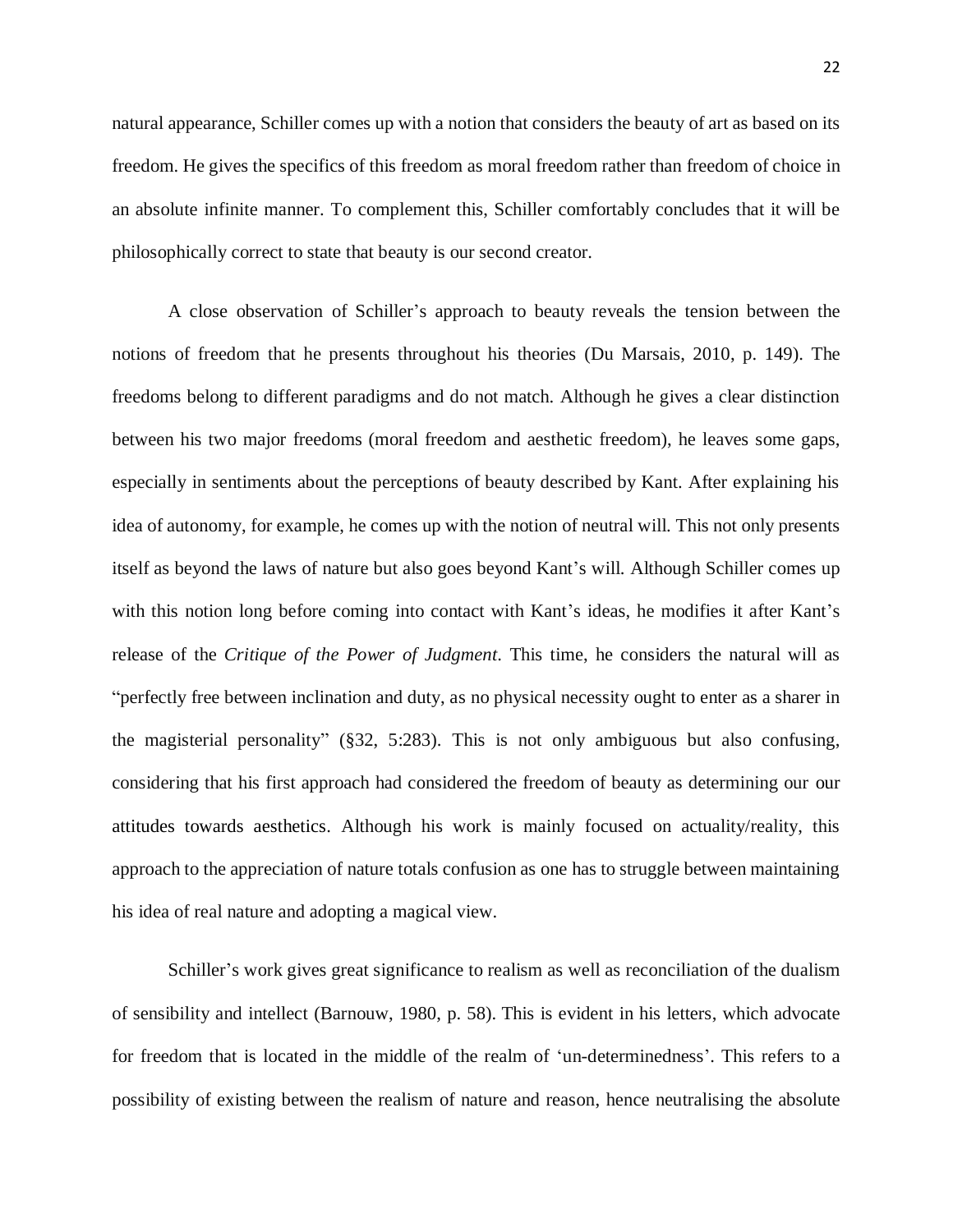determinedness of the two. From here, he then introduces the notion of a play drive by arguing that aesthetic freedom is placed between acting according to the laws of nature and the forces of the material drive. This is one of the attempts that shows Schiller's efforts to reconcile Kantian dualism.

As earlier highlighted, Schiller's and Kant's concerns regarding the role of duty and freedom in aesthetics cannot be reconciled. A study of Schiller's approach to aesthetics shows that Kant's consideration of the relationship between desire and duty does not support the ideology of needing the motivation of duty to act independently, even when they go against our feelings. This implies that the claims of pure, practical reason brought forth by Kant cannot be reconciled with our feelings about our feelings to both aesthetic and teleological judgments. This can only be achieved by a reasonable portrayal of morality and beauty, as well as for the cultivation of moral feelings.

Although Schiller has continuously endorsed Kant's position on the superiority of moral reason, he departs from Kant on the issue of the theory of duty. For this particular topic, Schiller continuously supports Kant's ideology on the freedom of the superiority held by the moral law and its legislative role of practical reason over the human senses. Schiller, however, brings in a view that accuses the tyranny of duty of being barbaric by arguing that it suppresses human passions, hence creating flaws in human moral understanding despite the almost impossible task of fulfilling one's duty (Deligiorgi, 2005, p. 157).

Finally, Schiller considers the Kantian ontological difference of the regimes of beauty and goodness as misplaced. He argues that moral praxis and aesthetic experience ought to be on the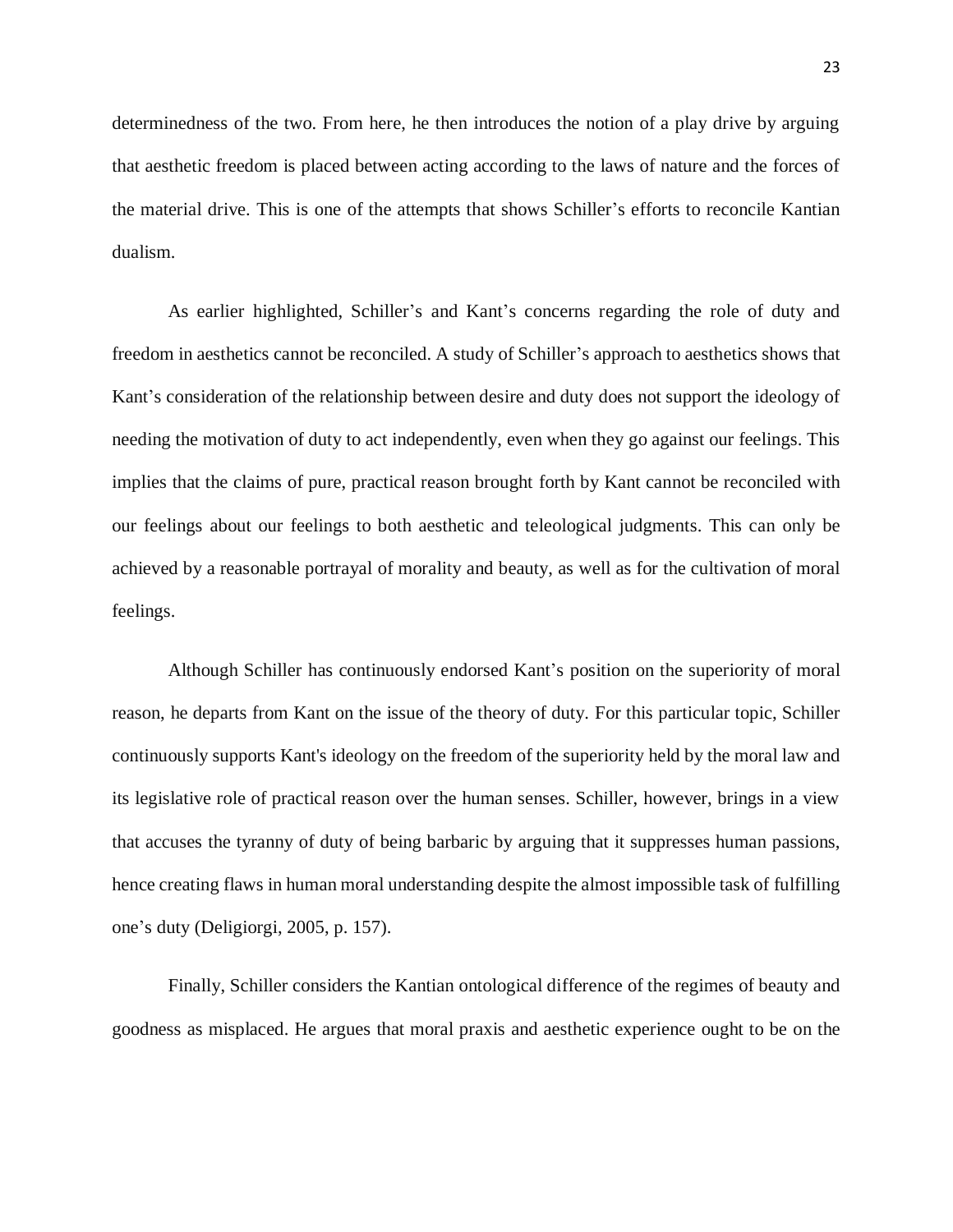same ontological level, and then he considers aesthetic education as having a real effect on morality.

## <span id="page-24-0"></span>**3.3 The Mind's Independence: Kant's Arguments as Defying the Freedom of the Mind's Independence**

Although Kant's theory of disinterestedness has been widely appreciated, the unit would be correct when arguing that most of the conclusions drawn from the theory are in conflict with some widely held views of nature as well as the significance of the common experience of natural beauty. To start with, Kant considers it a key conclusion that the proper objects of aesthetic appreciation are the temporal and spatial forms of objects, as opposed to their material properties, such as tone or colour, or abstract properties, such as their meaning, conceptual significance or content (Guyer, 1978, p. 455). This conflicts with the natural beliefs that the beauty of the sunset, for example, lies in its magnificent colour display or that of the Pieta in its characteristic deep expression of emotion. In other words, Kant's basic principles conflict with natural intuitions in a way that would merit people's suspicions.

Thinking of Kant's disinterestedness from a theoretical perspective, an argument that Kant's interpretations discourage a serious consideration of his theory would stand. He, for example, asserts that certain objects are beautiful based on experiences that show no particular connection to interest. These connections show no particular consequent or antecedent connection with the judgment and, hence, are only a result of his imagination, which does not in any way consider how the normal world operates. According to Kant, "one must not be in the least preposed in favor of the existence of a thing, but must be quite indifferent in order to play part of a judge in matters regarding taste" (Guyer, 1978, p. 457). However, and on the contrary, it is certainly true that one is already disposed in favour of an object for a particular reason (its value,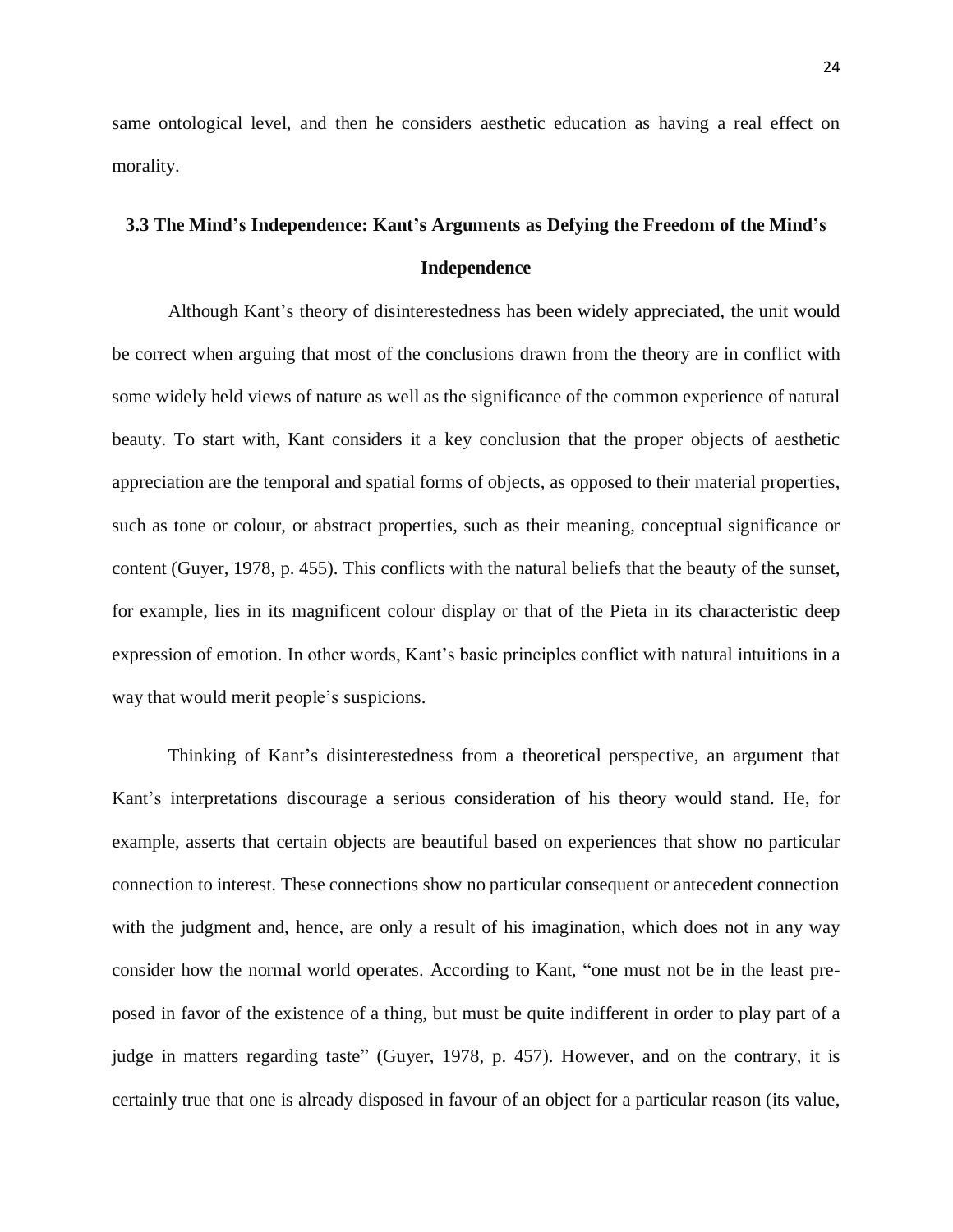for example) and, hence, could barely make a fair assessment of aesthetic merits by ignoring any of such dispositions. This would only be the case when the beauty of an object cannot engender a genuine desire or concern. This becomes apparent, for example, in the case of maintenance of art; one would probably decide whether to maintain a piece of art based on aspects such as its worth, contemporary aesthetic reasons or the reason besides its existence in their lives among others. For this reason, one could have two pieces of art and only take good care of one, because one does not judge the pieces of art based on neutrality, as Kant would argue, but rather from specific reasons, which are based on predisposition to the world (Guyer, 1978, p. 459).

Furthermore, Kant's theory of disinterestedness denies that the experience of beauty can have a direct effect on human desires or generate interest in the existence of beautiful objects. In attempting to compensate for his exclusion of direct connection between the judgment of taste and the development of an interest in the existence of beauty, he introduces an indirect attachment between the two. However, this is extremely contrary to the humanist beliefs on the existence of art (Guyer, 1996, p. 460). Kant indirectly connects intellectual interest to beauty in an analogy that combines aesthetic response to moral feelings. He achieves this by using practical reasons of interest in beauty that conform to the conditions of our wholly disinterested delight and then maintains that this foundation justifies interest in the beauty of nature but not that of art. Simply put, he tries to draw the conclusion that the virtuousness of taste is not often achieved but is rather based on vain, selfish and injurious passions. This is also coupled with the argument that the interest in the beauty of art is based on no significant proof that would explain its manner of thinking or attachment to what is considered moral.

Thinking of interpreting the above conclusions, however, Kant asserts that beauty can generate no significant interest and that natural beauty is entirely more significant than artistic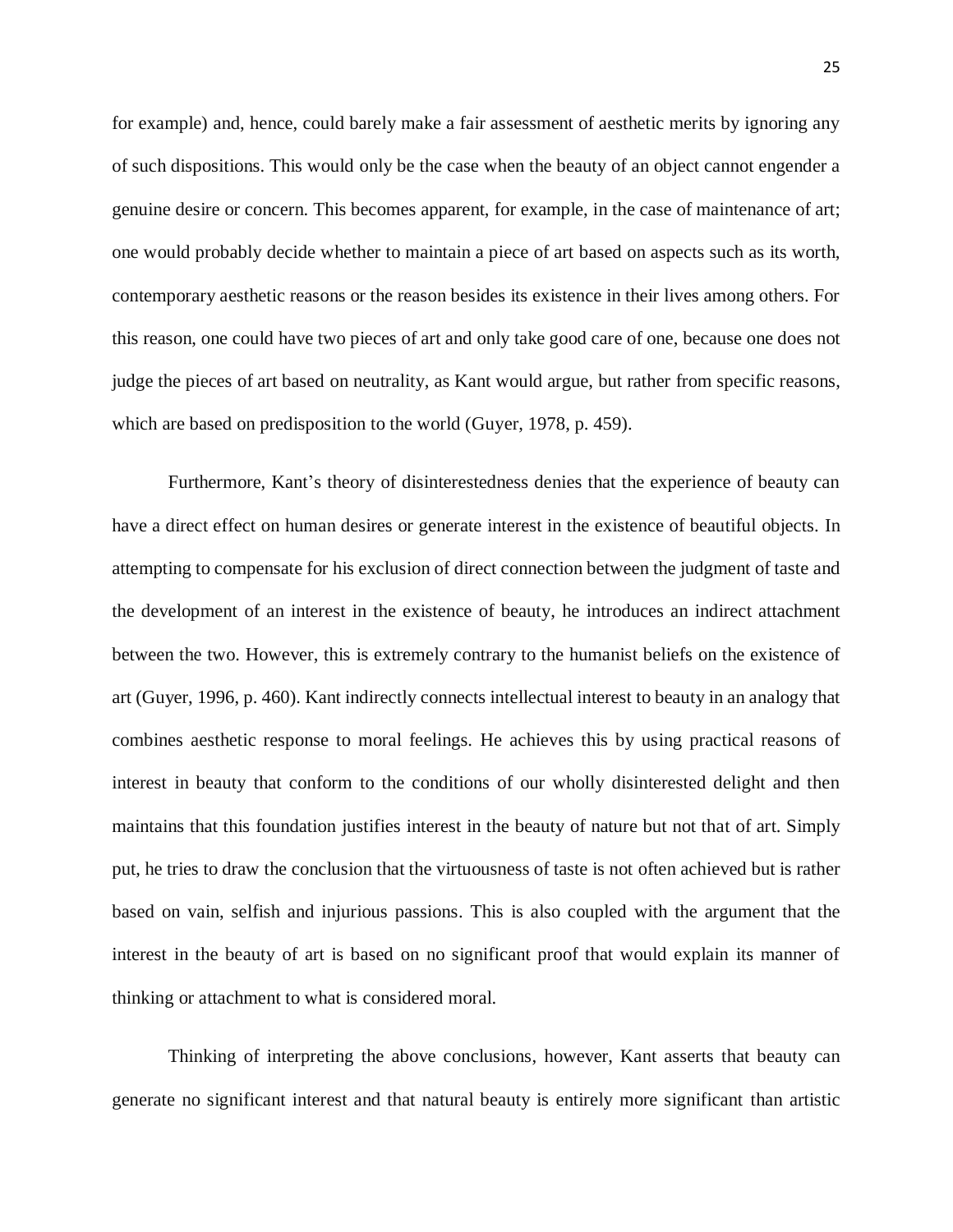beauty. In the normal world, however, this is unproven and no theoretical or scientific explanation can be used to prove such sentiments. According to Guyer (1996, p. 462), an interpretation of Kant's theories would show that these are not really consequences of it. Kant's formalist preference for design over colour and composition, for example, shows that his opinions are in no way a direct consequence of his theory, whatever he himself may have thought. In the case of his thesis that aesthetic judgment asserts no interest, the actual consequences of his theory appear not to be what he considers them to be (Guyer, 1978, p. 464).

Kant's explanation of aesthetic judgment does not imply that people cannot take a particular form of interest in beautiful objects. It also does not imply that we ought to look beyond the phenomena of aesthetic responses when it comes to explaining our desires with respect to beauty portrayed in works of art. This implies that Kant's theory places no significance on its objects and hence is not comparable with the supposition that the experience of beauty can directly and naturally generate certain desires with respect to the perceived beautiful objects (Guyer, 1978, p. 465). This implies that it is simply not necessary for Kant to resort to the theory of intellectual and indirect interest in beauty to explain humanly desires. His claim that only natural objects, and not artistic ones, generate such desires can also be ignored in this case. It is interesting to note, however, that Kant's theory of aesthetic response can be supplemented by a theory of a further moral and intellectual interest in beauty. More exploration of this case would also prove that his distinction between natural and artistic beauty is unjustified. Kant's own account, for example, explains that paradigmatic cases of artistic beauty have as much claim to our intellectual interest as cases of natural beauty.

Thinking of the objects that Kant uses to support his arguments, he presents an adoption of traditionalism that seems to be influenced by utilitarianism. In appreciating natural beauty, for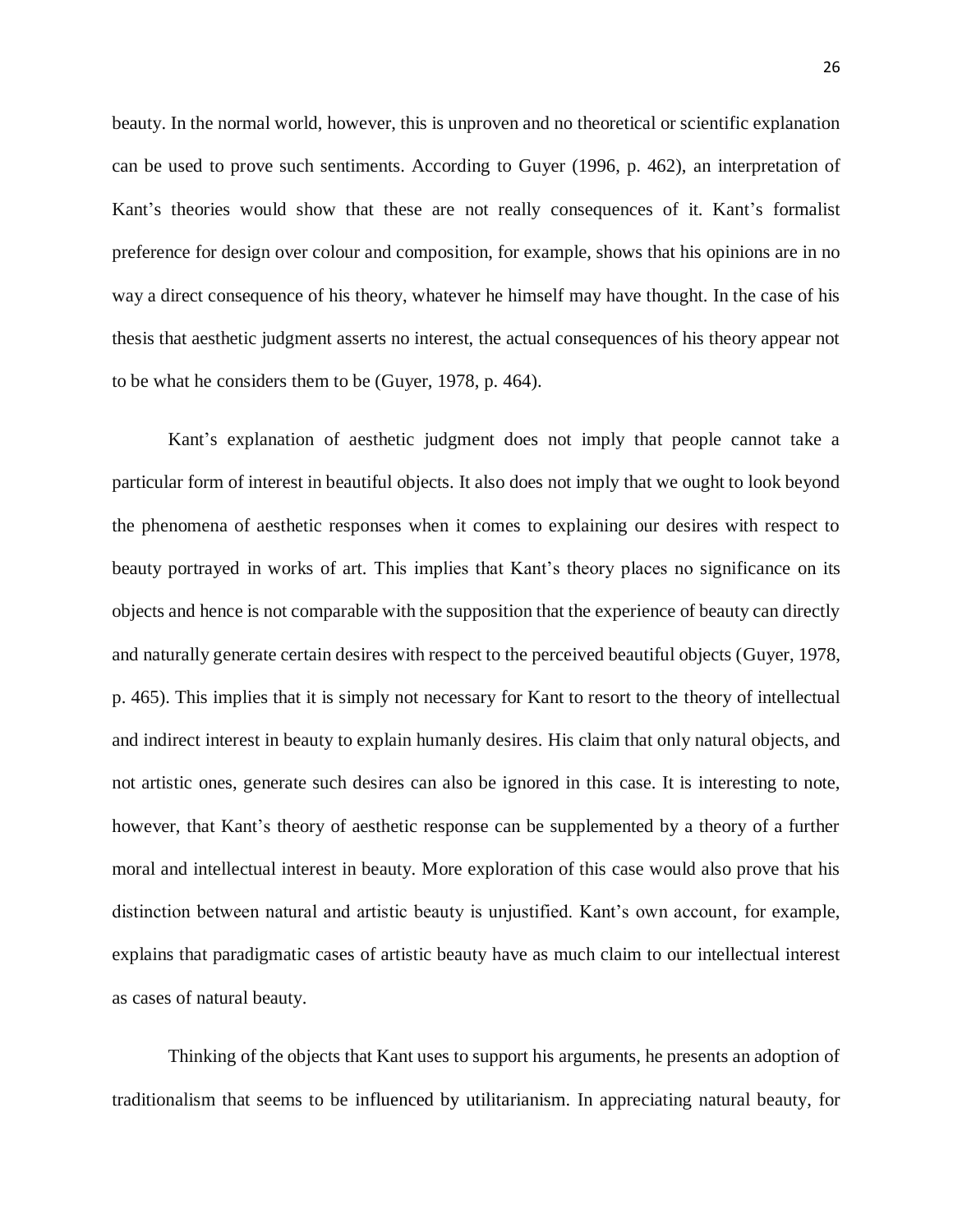example, he uses the example of a palace: "If asked whether a palace before me is beautiful, I might say no on the ground that I do not care for the things made merely to be gripped at, a good restaurant would please me more, or I might dismiss the building by condemning the vanity of the great who exploit the populace to build such things" (Guyer, 1978, p. 467). From a normative point of view, however, all such responses are irrelevant to the question of beauty. They are based on moral or utilitarian concerns rather than a purely aesthetic concern. Such examples are not just misplaced but even irrelevant with regard to the notion of disinterestedness. The examples imply that Kant does manifest concerns that are interested in delight and connected to objects' real existence as well as their representation. Although he goes beyond the exploration of the natural forms of beauty, he incorporates his feelings towards the external environment, creating a bias based on his assumption that everyone would have a similar perception that intentionally ignores what people have learnt throughout their development process.

Finally, disinterested pleasure is based on two central claims that have brought forward multiple critical debates. First, Kant considers "disinterested pleasure as devoid of all interest" (§32, 5:283) and second, "the judgment of taste does not arouse any specific interests" (§50, 5:320). The latter is problematic as it fails to allow for an external relationship between interests and aesthetic judgment. Guyer considers this as part of an error on Kant's part. According to Guyer, it is absurd to claim that an object's beauty cannot bring about any genuine desire since the beauty of an object forms a major reason for why one would be interested in taking an interest in it (Guyer, 1996, p. 54).

## **4. Conclusion**

<span id="page-27-0"></span>The objections to disinterestedness brought forward by Guyer and Schopenhauer succeed in opposing Kant's notion of disinterestedness with regard to disinterested pleasure and the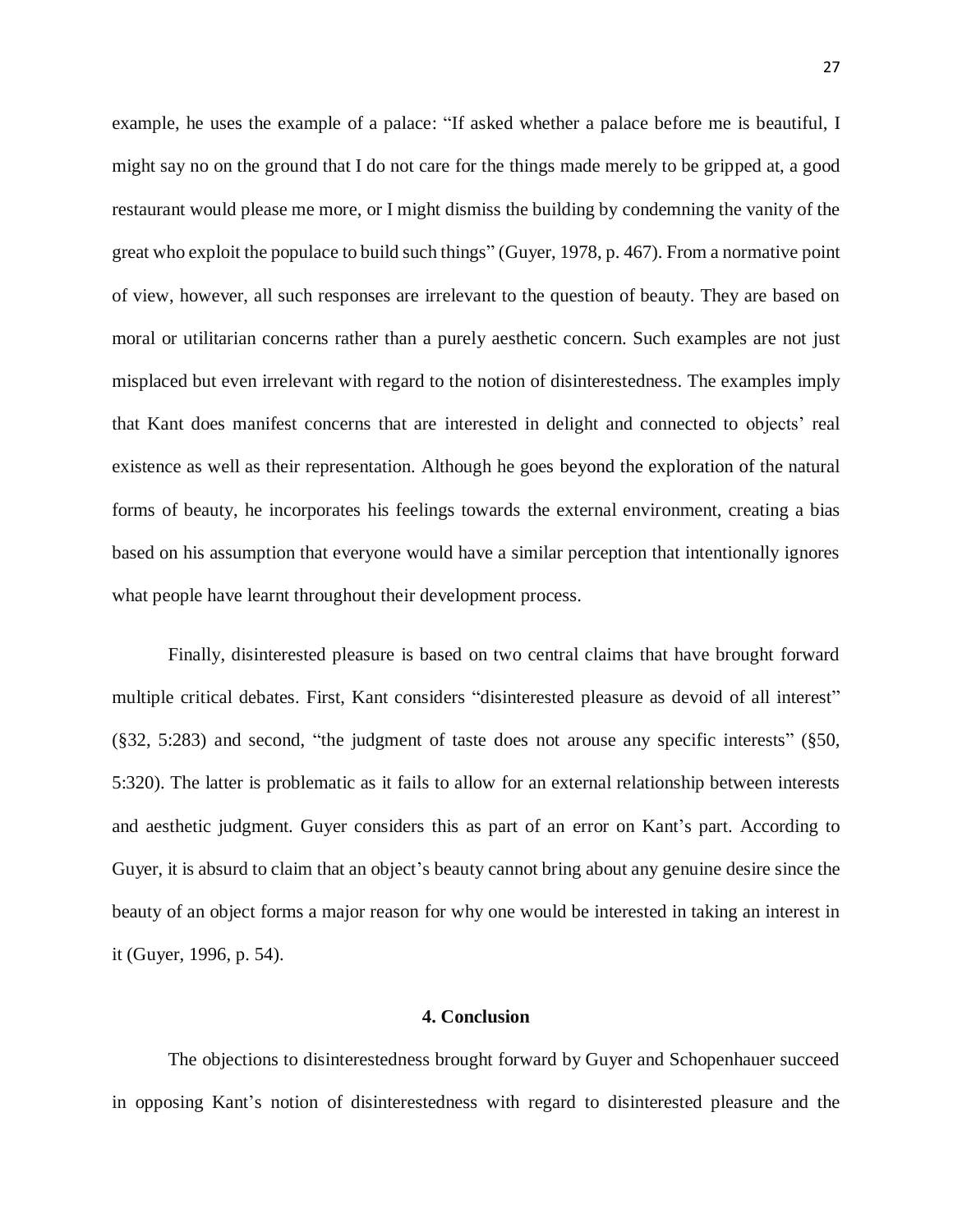judgment of taste. Additionally, Schiller and Guyer manage to successfully object to Kant's idea of disinterested pleasure, owing to their ability to separate Kant's arguments from reality. Simply put, all the extensive arguments brought forward by these philosophers revolve around whether pleasure can or cannot produce desire by itself (Hammermeister, 2002, pp. 83-85). Immanuel Kant admits that human beings are concerned with beauty from several angles, hence implying that desire may probably follow from the judgment of beauty. Additionally, Kant also admits that such desires cannot trace their origin only to pleasure from the beautiful. Kant's thesis on the notion of disinterestedness is therefore very controversial, owing to its own components. Kant tries to separate reality from imagination but, unfortunately, has ended up being categorised as someone who uses fantasy to come up with an approach to reality. Although most philosophers respect Kant's work, it is important to argue that this is not the type of work to follow blindly.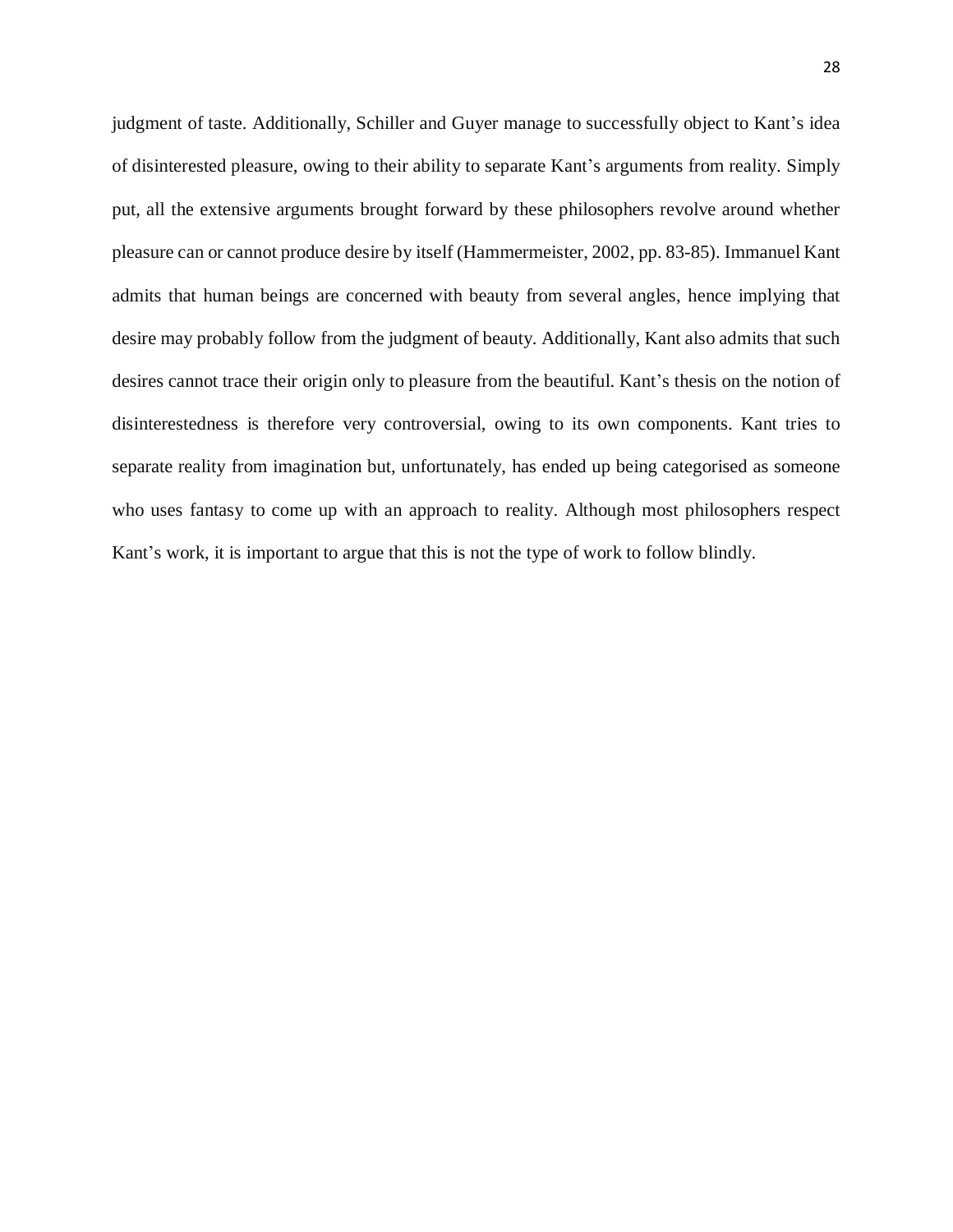## **References**

- Alison E (2001), Kant`s theory of Taste: A reading of the Critique of Aesthetic Judgement, Cambridge University Press.
- Atwell, J. E. (1996), ''Art as liberation: a central theme of Schopenhauer's philosophy''. In: Dale Jacquette (ed.) *Schopenhauer, Philosophy and the Arts.* Cambridge: Cambridge University Press, pp. 81-106.
- Barnouw, J. (1980). "The Morality of the Sublime: Kant and Schiller". *Studies in Romanticism*  19 (4) pp 497-514.
- Beiser, F. (2005). *Schiller as Philosopher*. Oxford: OUP.
- Bell D (1992). The Art of Judgment in Immanuel Kant: Critical Assessments, Vol. IV, ed. Ruth F. Chadwick and Clive Cazeaux, London: Routledge.
- Deligiorgi, K. (2005). *Kant and the Culture of Enlightenment*. Albany: SUNY Press.
- Deligiorgi, K. (2006). "Grace as Guide to Morals? Schiller's Aesthetic Turn in Ethics". *History of Philosophy Quarterly* 23.1: 1-20.
- Du Marsais, C. (2010). "Philosopher". *The Encyclopedia* of Diderot & d'Alembert Collaborative Translation Project. Translated by Dena
- Gardener, S (1999). ''Schopenhauer, Will, and the Unconscious''. In: *The Cambridge Companion to Schopenhauer,* by Christopher Janaway (ed.). Cambridge: Cambridge University Press, pp. 84-109
- Guyer P. (1978). *The Journal of Aesthetics and Art Criticism* 36 (4) pp. 449-470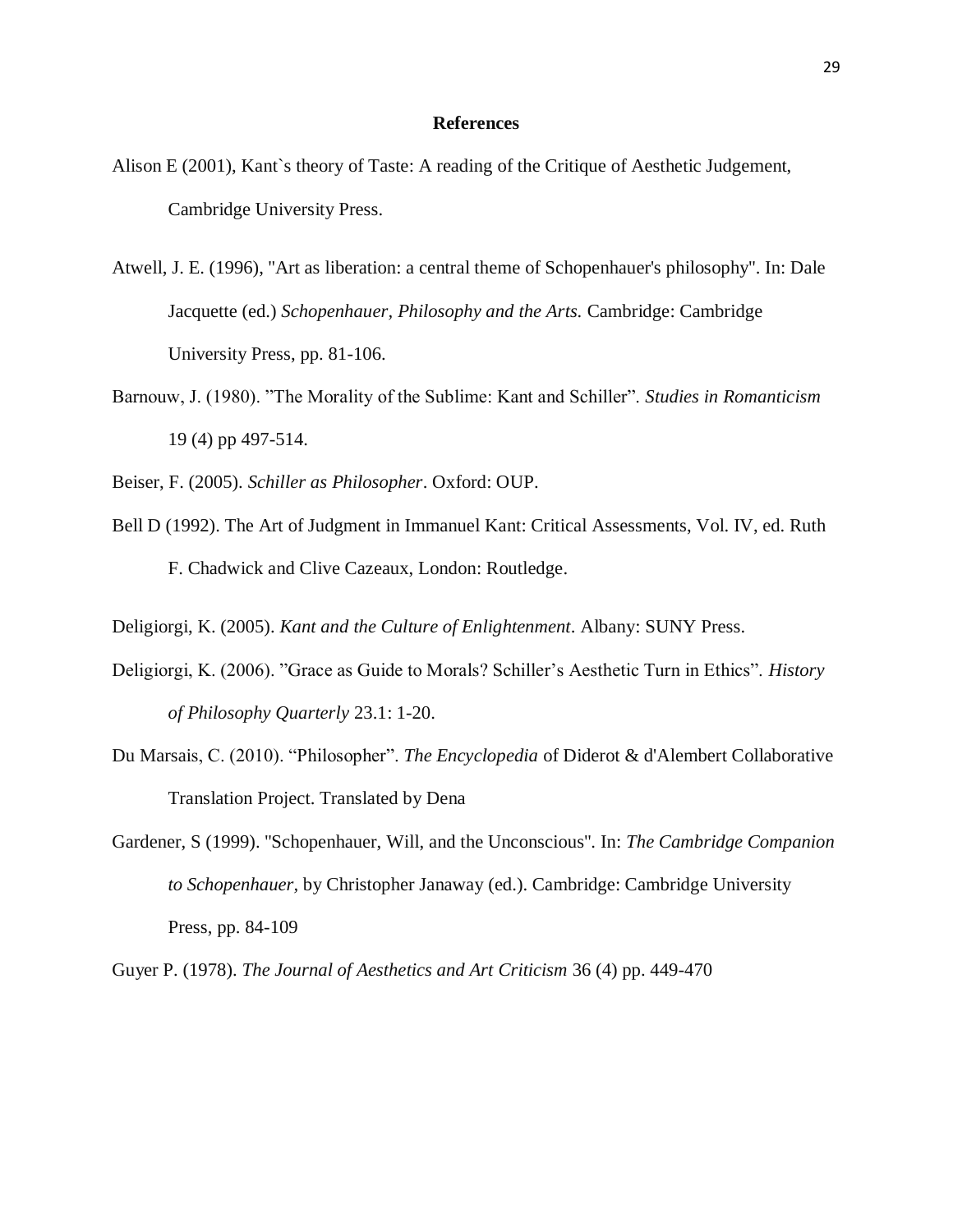- Guyer, P (1996). ''Pleasure and knowledge in Schopenhauer's aesthetics''. In: Dale Jacquette (ed.), *Schopenhauer, Philosophy and the Arts.* Cambridge: Cambridge University Press, pp. 109-132.
- Hammermeister K, (2002). The German Aesthetic Tradition. Cambridge and New York: Cambridge University Press.
- Hilgers, T (2010). On Aesthetic Disinterestedness. Ph.D. The University of Pennsylvania.
- Jacquette, D (2005). *The Philosophy of Schopenhauer*. Cesham: Acumen Publishing Limited, 2005.
- Maftei, S. (2013). "The Idea of a 'Social Aesthetic:' Contemporary Approaches on a Schillerian Theme," in: G. Raţă, P. Runcan, M. Marsonet (eds.), *Applied Social Sciences. Philosophy and Theology*, Newcastle: Cambridge Scholars Publishing: 65-70.
- Marsden J (2002), After Nietzsche: Notes towards a Philosophy of Ecstasy. Basingstoke: Palgrave Macmillan.
- Paul G and Eric M, & Paul G, (2000) Critique of the Power of Judgment, by Immanuel Kant, Cambridge: Cambridge University Press.
- Rehberg, (2013), "On a Feeling for All:" Cogito, 74, pp. 150-66.
- Rind M (2002). "The Concept of Disinterestedness in Eighteenth-Century British Aesthetics," Journal of the History of Philosophy, 40 (1).
- Roehr, S. (2003). "Freedom and Autonomy in Schiller". *Journal of the History of Ideas* 64 (1), 119-134.